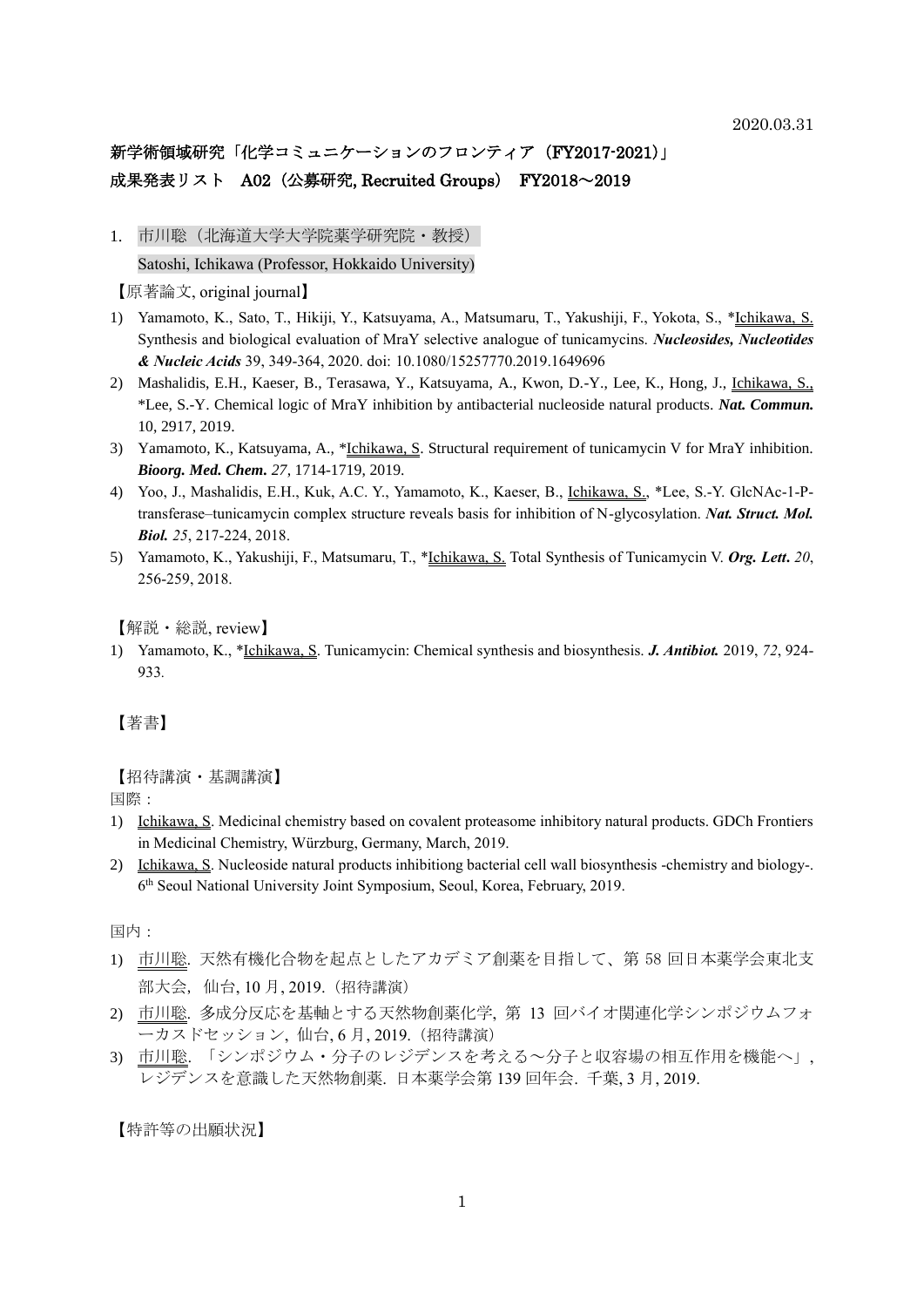【報道記事】

【受賞・表彰】

【アウトリーチ活動】

- 1) 札幌開成中等教育学校(札幌, 2019年8月31日)に、中学生(9名)に対して「先端科学特論(薬 とは?)」を行い関連領域の紹介を行った。
- 2) 札幌開成高校アクティブラーニング型学問探求セミナー (札幌, 2018年11月14日)に、高生(約 30 名)に対して「薬物分子設計」を行い関連領域の紹介を行った。

# 2. 酒井隆一(北海道大学大学院水産科学研究院・教授)

## SAKAI, Ryuichi (Professor, Hokkaido University)

【原著論文, original journal】

1) \*Sakai, R., Tanano, K., Ono, T., Kitano, M., *et al.* Soritesidine, a Novel Proteinous Toxin from the Okinawan Marine Sponge Spongosorites sp. *Marine Drugs* 2019,17:216. doi: 10.3390/md17040216.

【解説・総説, review】

# 【著書】

【招待講演・基調講演】

国内:

- 1) 酒井隆一. 細胞のバリアを攻略する海洋天然物の探索. 日本化学会第 100 春季年会, 千葉, 3 月,2020.
- 2) 酒井隆一. 「細胞表面の「生命装置」に作用する水溶性海洋天然物の探索(低分子編)」. 第 22 回 天然薬物の開発と応用シンポジウム, 熊本, 10 月, 2018.

【特許等の出願状況】

【報道記事】

【受賞・表彰】

【アウトリーチ活動】

- 1) 第 3 回函館セミナーを北大函館キャンパスにて開催。約 40 名の大学生・大学院生を対象に講師と して名古屋大学生命農学研究科教授 北将樹教授による「切れ味の良い分子を自然界に求め て」、パラオ在住の魚類研究者坂上治郎博士による「稚魚からシーラカンスまで:フィール ド研究で追う魚たちのドラマ」の2題の講演を実施。
- 2) 函館スペシャルセミナー(2018 年 10 月 1 日、函館、来場者 40 名)において磯部稔名古屋大学名 誉教授、Roger Linington Simon Fraser 大学准教授を招いて講演会を行った。演題はそれぞれトビ イカの生物発光の分子機構、Natural Products Discovery from Unusual Sources: Development and Application of Novel Isolation Methods.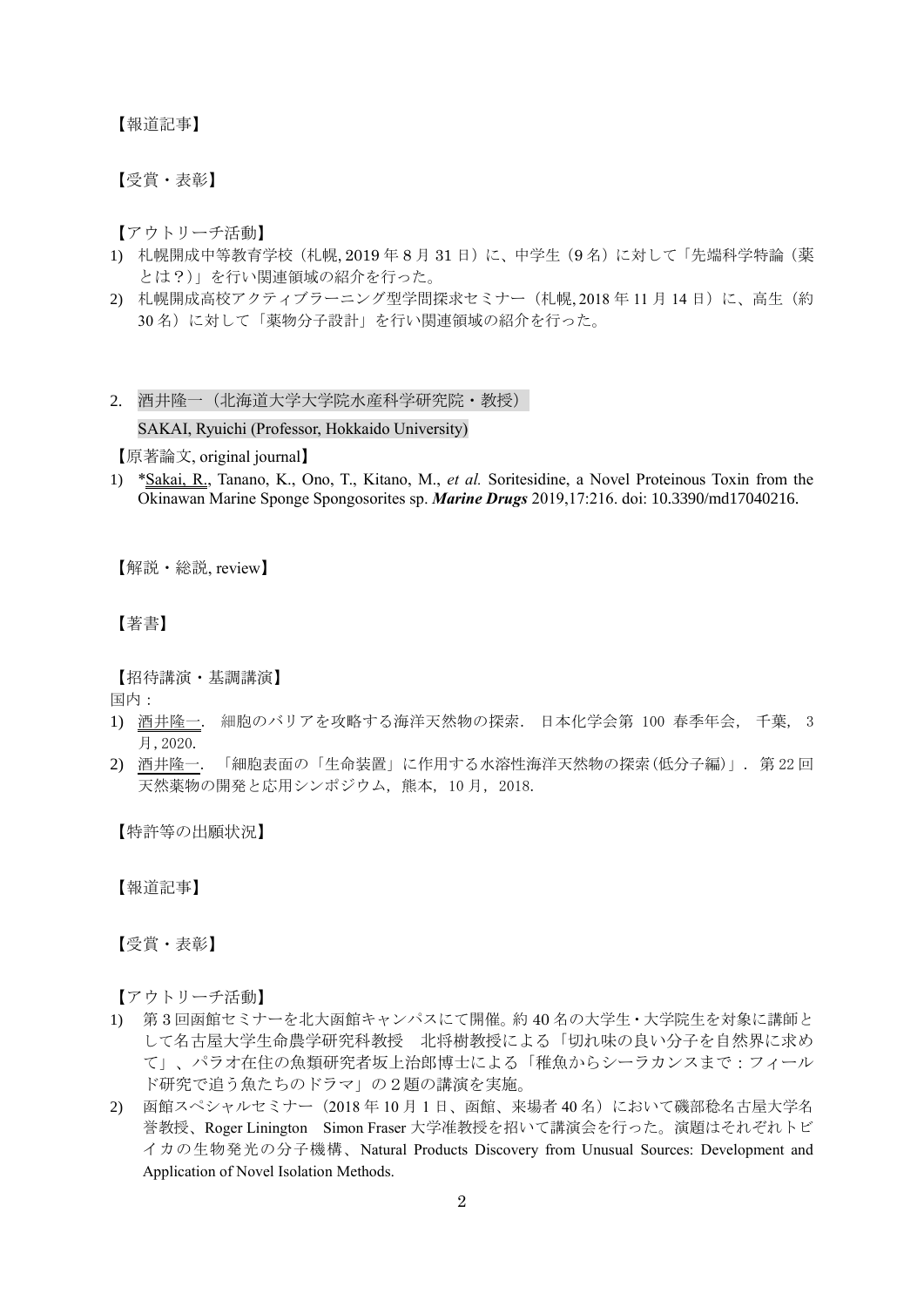3. 叶直樹(星薬科大学医薬品化学研究所・教授)

KANOH, Naoki ((Professor, Hoshi University)

【原著論文, original journal】

- 1) Okamura, T., Fujiki, S., Iwabuchi, Y., \*Kanoh, N. Gold(I)-catalyzed Nicholas reaction with aromatic molecules utilizing a bifunctional propargyl dicobalt hexacarbonyl complex. *Org. Biomol. Chem.* 17, 8522- 8526, 2019. [Selected as a cover feature.]
- 2) Okamura, T., Egoshi, S., Dodo, K., Sodeoka, M., Iwabuchi, Y., \*Kanoh, N. Highly chemoselective gem-difluoropropargylation of aliphatic alcohols. Chem. Eur. J. 25, 16002-16006, 2019.
- 3) Sasano, Y., Koyama, J., Yoshikawa, K., Kanoh, N., Kwon, E., \*Iwabuchi, Y. Stereocontrolled construction of ABCD tetracyclic ring system with vicinal all-carbon quaternary centers of calyciphylline A type alkaloids. *Org. Lett.* 20, 3053-3056, 2018.

【解説・総説, review】

【著書】

【招待講演・基調講演】 国際:

- 1) Kanoh, N. Late-stage functionalization of small molecules using metal complexes. Julius-Maximilians-Universität Würzburg–Hoshi University Joint Mini Symposium. Tokyo, Feb. 2020.(招待講演)
- 2) Kanoh, N. Late-stage functionalization of small molecules using metal complexes and enzymes. 2nd Soft Matter Activation Research Center Symposium: New Stream of Chemical Biology. Chiba, Jul. 2019. (招待 講演)
- 3) Kanoh, N. Chemistry, Biogenesis, and Biological Activity of Heronamides, Naturally Occurring Polyene Macrolactams. The 3rd International Symposium on Chemical Communication (Tohoku Forum for Creativity Thematic Programs), Sendai, Japan, Sept.10,2018.

国内:

- 1) 叶直樹. ポリエン系天然物を基盤とした人工多能性幹分子(iPS 分子)の合成. 東北大学多元物質 科学研究所 高分子・ハイブリッド材料研究センターミニシンポジウム~合成化学と電気化学~, 仙台, 12 月, 2019.(招待講演)
- 2) 叶直樹. 抗真菌性ポリエンマクロラクタムの化学とケミカルコミュニケーション. 科学研究費新学 術領域「化学コミュニケーションのフロンティア」第3回若手シンポジウム, 大阪, Jun. 2019. (依 頼講演)

【特許等の出願状況】

1) 叶直樹, 藤木翔吾, 岡村俊孝, 岩渕好治, 錯体化合物、炭素炭素三重結合を有する化合物の製造方 法、当該方法の中間体の製造方法及びこれらの方法に用いるキット. 国立大学法人東北大学. 特 開 2019-151586 (2019年 10 月 25 日). 国内.

【報道記事】

【受賞・表彰】

【アウトリーチ活動】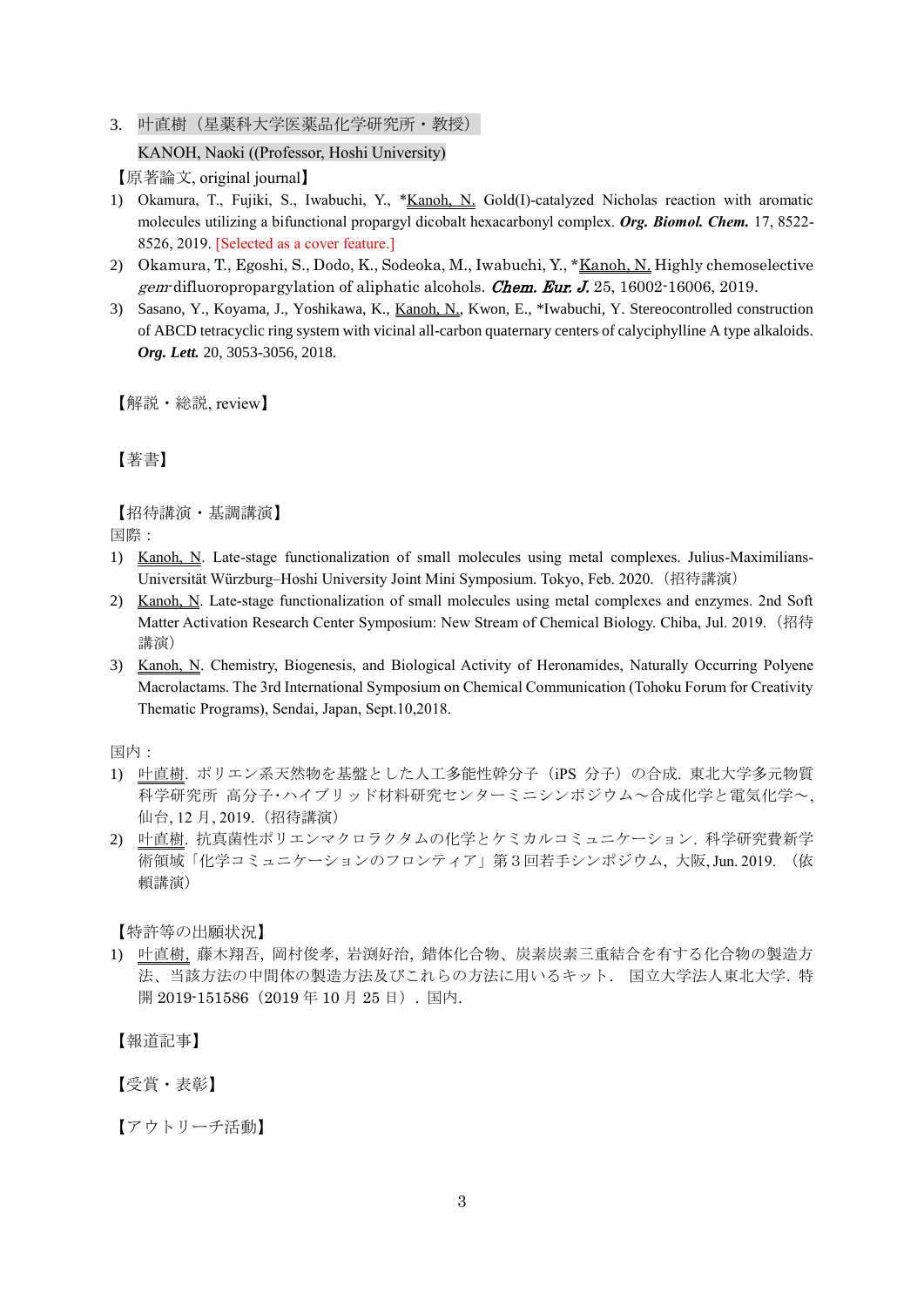4. 有本博一(東北大学大学院生命科学研究科・教授)

### ARIMOTO, Hirokazu (Professor, Tohoku University)

【原著論文, original journal】

1) Takahashi, D., Moriyama, J., Nakamura, T., Miki E., Takahashi, E., Sato, A., Akaike, T., Itto-Nakama, K., \*Arimoto, H.. AUTACs: Cargo-Specific Degraders Using Selective Autophagy. *Molecular Cell* 76, 797- 810.e10, 2019. [press release]

【解説・総説, review】

- 1) 高橋大輝, \*有本博一. マクロオートファジーの化合物による制御−創薬をめざして. 医学のあゆみ 第5土曜特集 オートファジー − 分子機構・生物学的意義・疾患との関わり(企画 水島昇), 272, 958-963, 2020.
- 2) Takahashi, D., Arimoto, H. Targeting selective autophagy by AUTAC degraders. *Autophagy* 16,765-766, 2020.

【著書】

- 1) 有本博一, 一刀かおり. バンコマイシン耐性菌克服のための化学的アプローチ. 生命機能に迫る分 子化学:生命分子を真似る、飾る、超える(日本化学会編) pp101-109, 2018
- 2) 有本博一. 天然物は小さすぎる?−薬づくりを一変させる新技術のはなし、天然物の化学 II (科 学のとびら 64): 自然からの贈り物(上村大輔編)、pp. 65-70, 2018.

【招待講演・基調講演】

国際:

- 1) Arimoto, H. Autophagy-based targeted degradation. Targeted Protein Degradation Forum in Japan, Fujisawa, Aug. 2019.(招待講演)
- 2) Arimoto, H. Protein S-guanylation as a standalone tag for selective autophagy. 中国医学院薬物研究所, 北京, Apr. 2019.(招待講演)
- 3) Arimoto, H. Protein S-guanylation is a standalone tag for selective autophagy, The 4th International Symposium on Middle Molecular Strategy, Sendai, November 2018. (Invited lecture)

国内:

- 1) 有本博一. オートファジーに基づく標的選択的分解技術:AUTAC. 日本化学会第 100 春季年会, 野 田, 3月, 2020.(招待講演)
- 2) 有本博一. 選択的オートファジーを自在に制御できる分子 AUTAC の発明と応用可能性. JBA バイ オエンジニアリング研究会公開講演会, 早稲田大学, 1月, 2020.(招待講演)
- 3) 有本博一. 選択的オートファジーを利用する創薬手法 千葉県がんセンター研究所 集談会, 千葉, 9 月, 2019.(招待講演)
- 4) 有本博一. オートファジーに基づく創薬の可能性. 日本薬学会薬化学部会 創薬懇話会 2019 in 秋 保, 仙台, 6月, 2020.(招待講演)
- 5) 有本博一. 「選択的オートファジー分解を可能にする低分子化合物」日本ケミカルバイオロジ ー学会第13 回年会, 東京, 6 月, 2018.
- 6) 有本博一. 「選択的オートファジー分解を可能にする低分子化合物」日本農芸化学会東北支部シ ンポジウム, 秋田, 6 月, 2018.

【特許等の出願状況】

1) 有本博一、一刀かおり、高橋大輝、森山純. 傷害を受けたミトコンドリアのオートファジー機構 による分解剤. 国立大学法人東北大学. PCT/JP2018/25941 (2018.7.9). 国外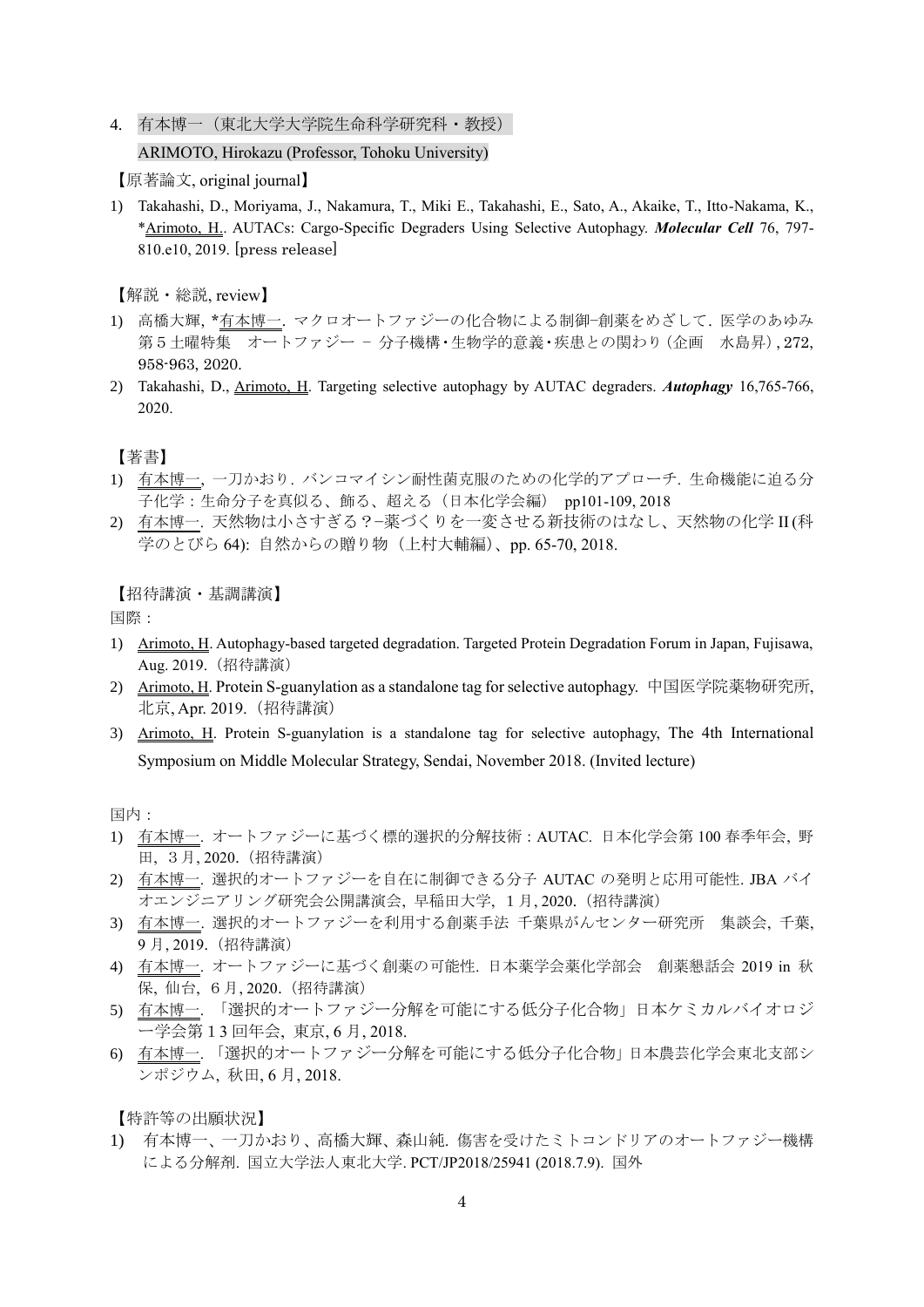【報道記事】

- 1) オートファジーの化学的誘起で有害物質除去を行う新戦略「AUTAC」、Chem-Station 第 241 回スポ ットライトリサーチ, 2020年1月6日 (web サイト掲載)
- 2) Strategy to help cells get red of disease-related debris, Long Room, Nov. 29, 2019. (web  $\pm \pm -\lambda$ )
- 3) The Molecule that can AUTAC Bad Proteins, Asia Researh News, Nov. 28, 2019 (web  $= \pm \sqrt{2}$ )
- 4) New strategy could help cells get rid of disease-related debris, The Medical News, Nov. 27, 2019 (web  $= \pm$ ース)
- 5) Strategy to help cells get red of disease-related debris, Phys.org, Nov. 27, 2019 (web  $= \pm \pm \times$ )
- 6) Molecule that can AUTAC Bad Proteins, Minzilla, Nov. 28, 2019 (web  $= \pm \pm \pm \times$ )
- 7) 「東北大が開発!世界初の製薬手法」, チャージ!第2部, 2019 年 11 月 27 日. 東日本放送(テレビ)
- 8) 「東北大、細胞内の有害物質取り除く新手法開発 がんやアルツハイマー治療に期待」、財経新聞, 2019 年 10 月 13 日
- 9) 「東北大「世界初の製薬手法を開発」, N スタみやぎ, 2019 年 10 月 10 日. 東北放送(テレビ)
- 10) 「「生命科学における分子化学のプレゼンス」化学と生命科学の融合深く」」化学工業日報、2019 年 3 月 12 日

【受賞・表彰】

【アウトリーチ活動】

プレスリリース

- 1) 「The molecule that can AUTAC bad proteins」東北大学プレスリリース 20019 年 11 月 27 日
- 2) 「オートファジーを選択的に制御できる AUTAC 分子の発明―細胞内の有害物質を取り除く創薬手 法を開発―」日本医療研究開発機構プレスリリース 2019 年 11 月 11 日
- 3) 「細胞内有害物質を取り除く創薬手法開発に成功 選択的オートファジーを自在に制御できる AUTAC 分子の発明」東北大学プレスリリース 2019 年 10 月 11 日 https://www.tohoku.ac.jp/japanese/2019/10/press20191011-01-autac.html
- 5. 木越英夫(筑波大学・副学長・理事)

#### KIGOSHI, Hideo (Vice President and Executive Director, University of Tsukuba)

- 1) Zhang, M., Sunaba, T., Sun, Y., Sasaki, K., Isoda, H., \*Kigoshi, H., \*Kita, M. Anti-inflammatory marine cyclic peptide stylissatin A and its derivatives inhibit differentiation of murine preadipocytes. *Chem. Commun.* 55, 5471-5474, 2019.
- 2) Futaki, K., Takahashi, M., Tanabe, K., Fujieda, A., \*Kigoshi, H., \*Kita, M. Synthesis and Biological Activities of Aplyronine A Analogues toward the Development of Antitumor Protein−Protein Interaction Inducers between Actin and Tubulin: Conjugation of the C1−C9 Macrolactone Part and the C24−C34 Side Chain. *ACS Omega* 4, 8598-8613, 2019.
- 3) \*Hayakawa, I., Nagatani, R., Ikeda, M., Yoo, D., Saito, K., Kigoshi, H., \*Sakakura, A. Toward the Synthesis of Yuzurimine-Type Alkaloids: Stereoselective Construction of the Heterocyclic Portions of Deoxyyuzurimine and Macrodaphnine. *Org. Lett***.** 21, 6337-6341, 2019.
- 4) \*Ohyoshi, T., Akemoto, K., Taniguchi, A., Ishihara, T., \*Kigoshi, H. Total synthesis of (–)-aplaminal by Buchwald–Hartwig cross-coupling of an aminal. *New J. Chem*. 43, 18442-18444, 2019.
- 5) \*Ohyoshi, T.; Mitsugi, K.; Higuma, T.; Ichimura, F.; Yoshida, M.; \*Kigoshi, H. Concise total syntheses of phelligridins A, C, and D, *RSC Advances* 9, 7321-7323, 2019.
- 6) Takano, A.; Zhao, Y.; Ohyoshi, T.; \*Kigoshi, H. Synthetic Studies Toward Swinhoeisterol A, a Novel Steroid with an Unusual Carbon Skeleton, *Tetrahedron Lett.* 60 (8), 591-593, 2019.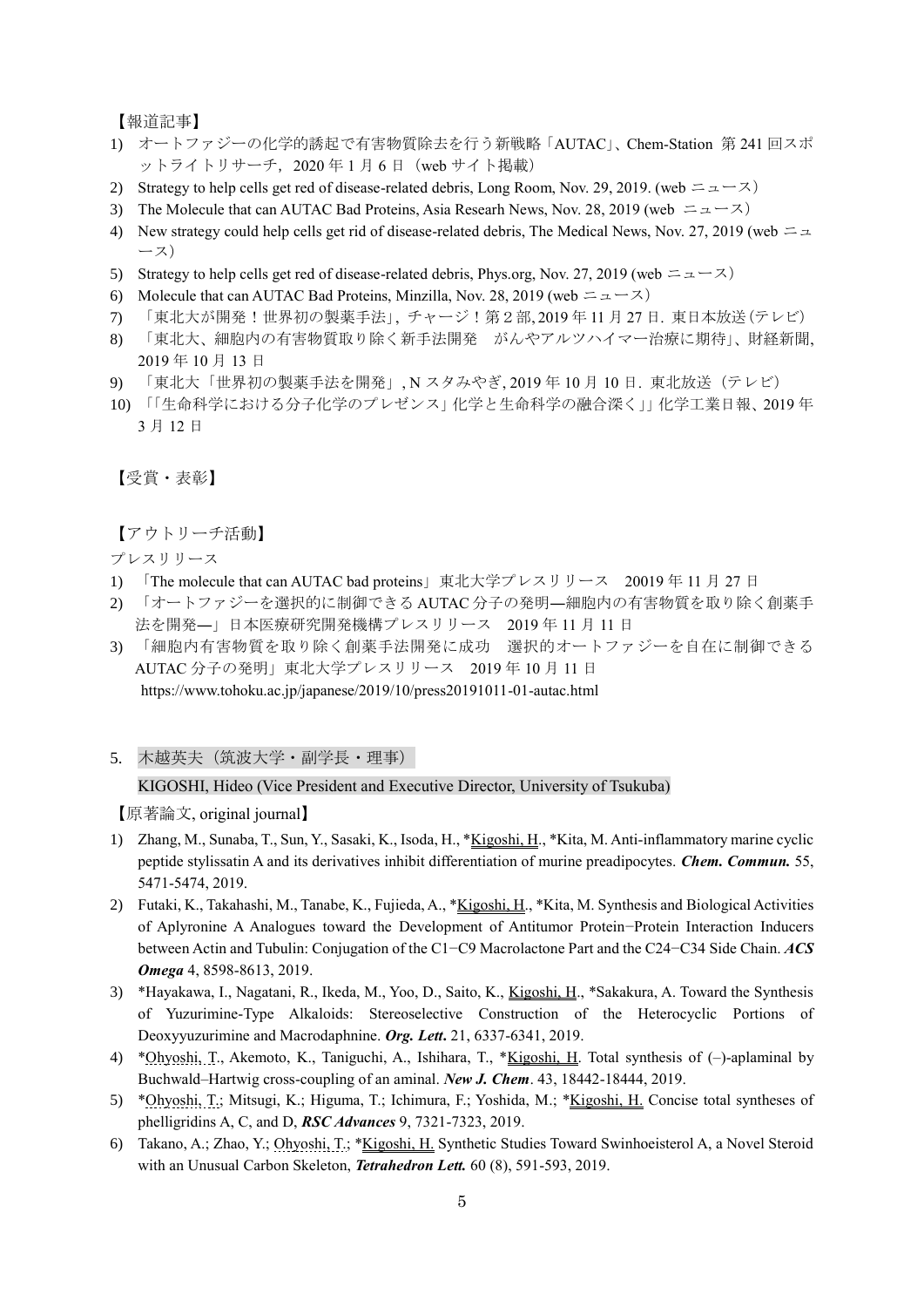- 7) \*Kita, M.; Watanabe, S.; Oka, H.; \*Kigoshi, H. Synthesis of the Trisoxazole Macrolactone of Mycalolides *via* Template-Directed *E*-Selective Ring-Closing Metathesis, *Tetrahedron Lett.* 59 (41), 3664-3668, 2018.
- 8) Watanabe, R.; Hu, Y.; Iio, K.; Yoneda, K.; Hattori, A.; Arai, A.; \*Kigoshi, H.; \*Kita, M. Specific Protein-Labeling and Ligand-Binding Position Analysis with Amidopyrene Probes as LDI MS Tags, *Org. Biomol. Chem.* 16 (42), 7883-7890, 2018.
- 9) \*Ohyoshi, T.; Takano, A.; Namiki, M.; Ogura, T.; Miyazaki, Y.; Ebihara, Y.; Takeno, K.; Hayakawa, I.; \*Kigoshi, H. Development of a Novel Inducer of Protein-Protein Interactions Based on Aplyronine A, *Chem. Commun.* 54 (68), 9537-9540, 2018.

【解説・総説, review】

【著書】

1) \*Kita, M., \*Kigoshi, H. Discovery and use of natural products and derivatives as chemical probes. in *The Discovery and Utility of Chemical Probes in Target Discovery*, Ed. Brennan P. (The Royal Society of Chemistry), in press (2020).

【招待講演・基調講演】

【特許等の出願状況】

1) 北将樹, 木越英夫. 質量分析用プローブ. 国立大学法人名古屋大学. 特願 2019-119846 (2019.6.27). 国内

【報道記事】

【受賞・表彰】

【アウトリーチ活動】

6. 花岡健二郎(東京大学大学院薬学系研究科・准教授)

HANAOKA, Kenjiro (Associate Professor, The University of Tokyo)

- 1) Okada, K., Mori, D., Makii, Y., Nakamoto, H., Murahashi, Y., Yano, F., Chang, S.H., Taniguchi, Y., Kobayashi, H., Semba, H., Takeda, N., Piao, W., Hanaoka, K., Nagano, T., Tanaka, S., \*Saito, T. Hypoxia-inducible factor-1 alpha maintains mouse articular cartilage through suppression of NF-κB signaling. *Sci. Rep.* , 10, Article number: 5425, 2020. doi:10.1038/s41598-020-62463-4
- 2) Numasawa, K., \*Hanaoka, K., Saito, N., Yamaguchi, Y., Ikeno, T., Echizen, H., Yasunaga, M., Komatsu, T., Ueno, T., Miura, M., Nagano, T., \*Urano, Y. A fluorescent probe for rapid, high-contrast visualization of folate‐receptor‐expressing tumors in vivo. *Angew. Chem. Int. Ed.* in press. doi:10.1002/anie.201914826 [press release]
- 3) Takahashi, S., \*Hanaoka, K., Okubo, Y., Echizen, H., Ikeno, T., Komatsu, T., Ueno, T., Hirose, K., Iino, M., Nagano, T., \*Urano, Y. Rational design of a near-infrared fluorescence probe for  $Ca^{2+}$  based on phosphorussubstituted rhodamines utilizing photoinduced electron transfer. *Chem. Asian J.* 15, 524-530, 2020.
- 4) Ogihara, S., \*Komatsu, T., Itoh, Y., Miyake, Y., Suzuki, T., Yanagi, K., Kimura, Y., Ueno, T., Hanaoka, K., Kojima, H., Okabe, T., Nagano, T., \*Urano, Y. Metabolic pathway-oriented screening targeting S-adenosyl-L-methionine reveals the epigenetic remodeling activities of naturally occurring catechols. *J. Am. Chem. Soc.*  142, 21-26, 2020.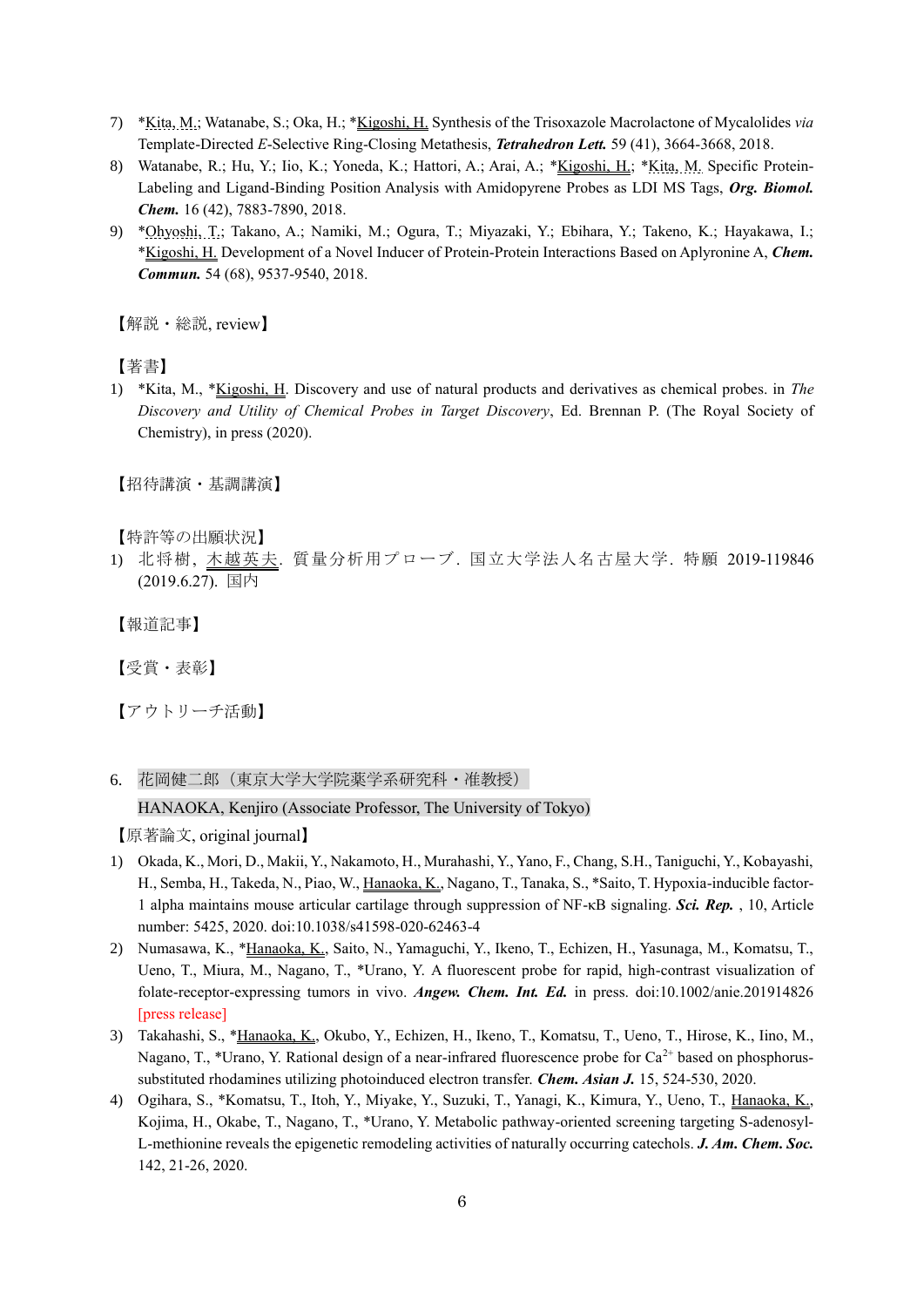- 5) Cheruthu, N.M., \*Komatsu, T., Ueno, T., Hanaoka, K., \*Urano, Y. Development of ratiometric carbohydrate sensor based on boron dipyrromethene (BODIPY) scaffold. *Bioorg. Med. Chem. Lett.* 29, 126684, 2019.
- 6) Ichihashi, Y., \*Komatsu, T., Kyo, E., Matsuzaki, H., Hata, K., Watanabe, T., Ueno, T., Hanaoka, K., \*Urano, Y. Separation-based enzymomics assay for the discovery of altered peptide-metabolizing enzymatic activities in biosamples. *Anal. Chem.* 91, 11497-11501, 2019.
- 7) Koide, Y., Kojima, R., Hanaoka, K., Numasawa, K., Komatsu, T., Nagano, T., Kobayashi, H., \*Urano, Y. Design strategy for germanium-rhodamine based pH-activatable near-infrared fluorescence probes suitable for biological applications. *Commun. Chem.* 2, 94, 2019.
- 8) Ikeno, T., \*Hanaoka, K., Iwaki, S., Myochin, T., Murayama, Y., Ohde, H., Komatsu, T., Ueno, T., Nagano, T., \*Urano, Y. Design and synthesis of an activatable photoacoustic probe for hypochlorous acid. *Anal. Chem.*  91, 9086-9092, 2019.
- 9) Toriumi, N., Asano, N., Ikeno, T., Muranaka, A., \*Hanaoka, K., Urano, Y., Uchiyama, M. Design of photostable, activatable near‐infrared photoacoustic probes using tautomeric benziphthalocyanine as a platform. *Angew. Chem. Int. Ed.* 58, 7788-7791, 2019.
- 10) Ogasawar, A., Kamiya, M., Sakamoto, K., Kuriki, Y., Fujita, K., Komatsu, T., Ueno, T., Hanaoka, K., Onoyama, H., Abe, H., Tsuji, Y., Fujishiro, M., Koike, K., Fukayama, M., Seto, Y., \*Urano, Y. A red fluorescence probe targeted to dipeptidylpeptidase-IV for highly sensitive detection of esophageal cancer. *Bioconjugate Chem.* 30, 1055-1060, 2019.
- 11) Takasugi, T., \*Hanaoka, K., Sasaki, A., Ikeno, T., Komatsu, T., Ueno, T., Yamada, K., \*Urano, Y. Development of a platform for activatable fluorescent substrates of glucose transporters (GLUTs). *Bioorg. Med. Chem.* 27, 2122-2126, 2019.
- 12) Ezerin, D., Takano, Y., Hanaoka, K., Urano, Y., \*Dick, T.P. N-Acetyl cysteine functions as a fast-acting antioxidant by triggering intracellular H2S and sulfane sulfur production. *Cell Chem. Biol.* 25, 447-459, 2018.
- 13) Taguchi, R., Terai, T., Ueno, T., Komatsu, T., Hanaoka, K., \*Urano, Y. A protein-coupled fluorescent probe for organelle-specific imaging of Na<sup>+</sup>. Sens. Act. B: Chem. 265, 575-581, 2018.
- 14) Takahashi, S., Kagami, Y., \*Hanaoka, K., Terai, T., Komatsu, T., Ueno, T., Uchiyama, M., Koyama-Honda, I., Mizushima, N., Taguchi, T., Arai, H., Nagano, T., \*Urano, Y. Development of a series of practical fluorescent chemical tools to measure pH values in living samples. *J. Am. Chem. Soc.* 140, 5925-5933, 2018.
- 15) \*Hanaoka, K., Kagami, Y., Piao, W., Myochin, T., Numasawa, K., Kuriki, Y., Ikeno, T., Ueno, T., Komatsu, T., Terai, T., Nagano, T., \*Urano, Y. Synthesis of unsymmetrical Si-rhodamine fluorophores and application to a far-red to near-infrared fluorescence probe for hypoxia. *Chem. Commun.* 54, 6939-6942, 2018.
- 16) Ito, H., Kawamata, Y., Kamiya, M., Tsuda-Sakurai, K., Tanaka, S., Ueno, T., Komatsu, T., Hanaoka, K., Okabe, S., Miura, M., \*Urano, Y. Red-shifted fluorogenic substrate for detecting Lacz-positive cells in living tissue with single-cell resolution. *Angew. Chem. Int. Ed.* 57, 15702-15706, 2018.
- 17) Kubo, H., Hanaoka, K., Kuriki, Y., Komatsu, T., Ueno, T., Kojima, R., Kamiya, M., Murayama, Y., Otsuji, E., \*Urano, Y. Rapid detection of metastatic lymph nodes of colorectal cancer with a gamma-glutamyl transpeptidase-activatable fluorescence probe. *Sci. Rep.* 8, 17781, 2018.

【解説・総説, review】

1) \*Hanaoka, K. Development of novel dark quenchers and their application to imaging probes. *YAKUGAKU ZASSHI* 139, 277-283, 2019.

【著書】

- 1) 花岡健二郎. 生きたままで生体内 pH を測定できる蛍光色素の開発. B&I バイオサイエンスとイン ダストリー, Vol.77, No.1, pp10-11, pp37-41, 2019.
- 2) 花岡健二郎. 生きた細胞や臓器の pH を測定する. 化学, November, Vol.73, pp23-28, 2018.
- 3) 越膳ほなみ, 花岡健二郎. 活性硫黄分子産生酵素に対する新規阻害剤の開発. 生化学,Vol.90, No.3, pp388-393, 2018.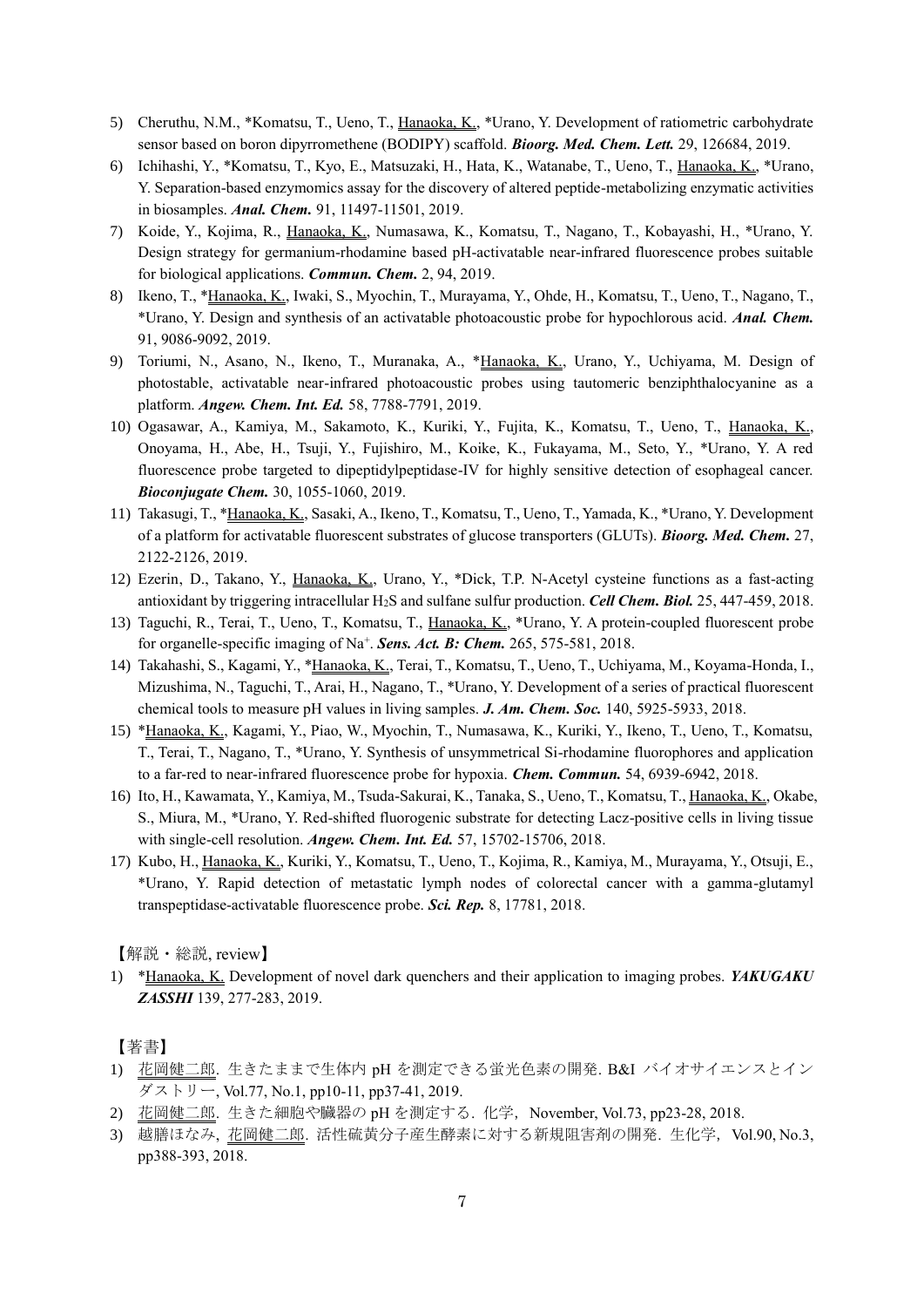【招待講演・基調講演】

国際:

- 1) Hanaoka, K. Development of a fluorescence probe for  $H_2S$  and its application to inhibitor screening for  $H_2S$ producing enzymes. The Joint Symposium of "10th Korea-Japan Chemical Biology Symposium" and"30th Meeting for New Drug Discovery". Kanazawa, Oct. 2019. (招待講演)
- 2) Hanaoka, K. Development of Far-Red to Near-Infrared Small-Molecule Fluorophores and their Application to Fluorescent Probes. The 6th International Symposium on Bioimaging & The 28th Annual Meeting of the Bioimaging Society. Saitama, Sep. 2019.(招待講演)
- 3) Hanaoka, K. Development of fluorescence probes for H2S and sulfane sulfur and their application to the inhibitor screening. 1st International Conference on Persulfide and Sulfur Metabolism in Biology and Medicine. Sendai, Sep. 2019.(招待講演)
- 4) Hanaoka, K. Construction of a Library of Asymmetric Si-rhodamine Fluorophores and its Application to Ratiometric Fluorescence Probes for pH. 10th RSC-CSJ joint Symposium - Chemistry for Complex Biological Systems –. Sendai, Sep. 2019.(招待講演)
- 5) Hanaoka, K. Development of fluorescent probes for reactive sulfur species and their applications. 5th world congress on hydrogen sulfide in biology & medicine, Toronto, Canada, June, 2018.

国内:

- 1) 花岡健二郎. CYP3A 特異的蛍光プローブの開発と応用. AMED 研究費委託費 創薬基盤推進研究事 革新的医薬品等開発のための次世代安全性評価法の開発·標準化と基盤データ取得 研究班 第 1 回 班会議, 東京, 10 月, 2019.(招待講演)
- 2) 花岡健二郎. 新たな近赤外蛍光色素の創製と蛍光プローブの開発. 第 26 回医用近赤外線分光法研 究会・第 23 回酸素ダイナミクス研究会 合同研究会, 東京, 9 月, 2019.(招待講演)
- 3) 花岡健二郎. 生体内低酸素環境を可視化する蛍光プローブの開発. 日本薬学会 第 139 年会 一般 シンポジウム S57 がん微小環境の理解とその克服に向けた薬学的アプローチ ~HIF-1α の理解と 制御に向けて~. 千葉, 3 月, 2019.
- 4) 花岡健二郎. 分子レジデンスを制御した近赤外蛍光葉酸受容体検出蛍光プローブの開発. 日本化学 会 第 99 春季年会 (2019) 分子のレジデンスを考えるー新しい機能分子設計の鍵としてー. 神戸, 3 月, 2019.
- 5) 花岡健二郎. Development and application of fluorescence probes for detecting reactive sulfur species (RSS). 第 92 回日本薬理学会年会 107 「硫化水素をはじめとした生理活性イオウ研究の新展開」. 大阪, 3 月, 2019.
- 6) 花岡健二郎. 生体内の低酸素・pH を可視化する蛍光プローブの開発. 第 44 回日本微小循環学会総 会 シンポジウム 1「微小環境をみる,はかる,感知する」. 大宮, 2 月, 2019.(招待講演)
- 7) 花岡健二郎. 新規蛍光団の創製を基盤とした蛍光プローブの開発. 新学術領域「化学コミュニケー ションのフロンティア」第 2 回 若手シンポジウム. 東京, 1 月, 2019.
- 8) 花岡健二郎. 新規蛍光団の創製を基盤とした蛍光プローブの開発. Chemical Probe (生命現象探索分 子) 第一回合同合宿セミナー. 千葉, 10 月, 2018.
- 9) 花岡健二郎. 活性イオウ分子を検出する蛍光プローブの開発と阻害剤探索への応用. 第 91 回日本 生化学会大会 1S06p 「活性硫黄種の新展開ー硫化水素から過硫化物までー」. 京都, 9 月, 2018.
- 10) 花岡健二郎. 活性イオウ分子を検出する蛍光プローブの開発と応用. 第 71 回日本酸化ストレス学 会・第 18 回日本 NO 学会 合同学術集会 合同シンポジウム「活性イオウ分子の生体分析と機能・ 病態解明の新世代研究」. 京都, 5 月, 2018.

【特許等の出願状況】

1) 花岡 健二郎, 浦野 泰照, 池野 喬之. 新規無蛍光性ローダミン類. 東京大学. PCT/JP2019/8396 (2019 年 3 月 5 日). 国外.

【報道記事】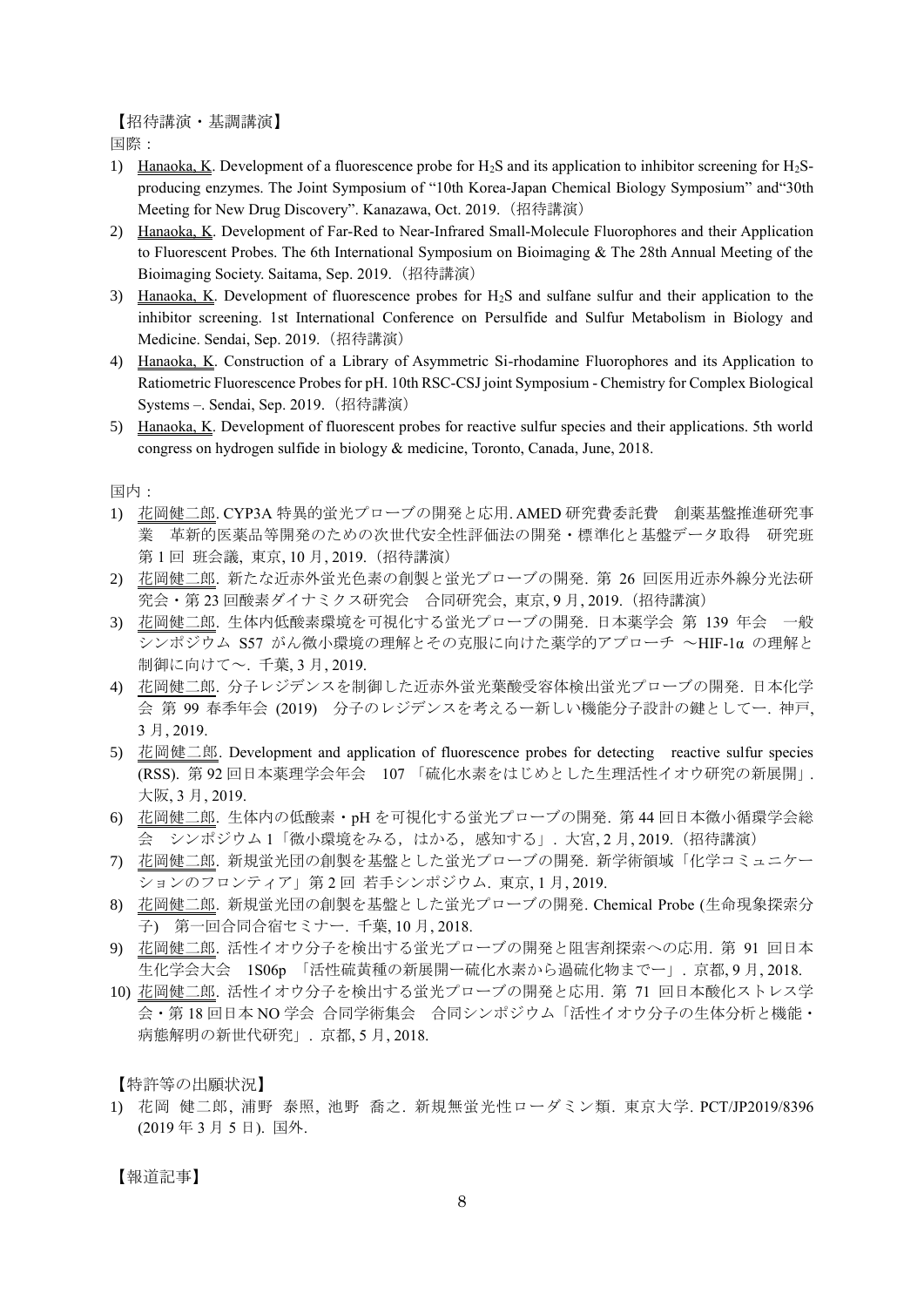1) 「水素イオン濃度 光の色で測定」, 日本経済新聞, 2018. 5. 28.

【受賞・表彰】

【アウトリーチ活動】

# 7. 北将樹(名古屋大学大学院生命農学研究科・教授)

#### KITA, Masaki (Professor, Nagoya University)

【原著論文, original journal】

- 1) Zhang, M., Sunaba, T., Sun, Y., Sasaki, K., Isoda, H., \*Kigoshi, H., \*Kita, M. Anti-inflammatory marine cyclic peptide stylissatin A and its derivatives inhibit differentiation of murine preadipocytes. *Chem. Commun.* 55, 5471-5474, 2019.
- 2) Futaki, K., Takahashi, M., Tanabe, K., Fujieda, A., \*Kigoshi, H., \*Kita, M. Synthesis and biological activities of aplyronine A analogs toward the development of antitumor PPI inducers between actin and tubulin: conjugation of the C1–C9 macrolactone part and the C24–C34 side-chain. *ACS Omega* 4, 8598-8613, 2019.
- 3) \*Sato, J. J., Bradford, T., Armstrong, K., Donnellan, S., Echenique–Diaz, L. M., Begué–Quiala, G., Gámez– Díez, J., Yamaguchi, N., Nguyen, S. T., Kita, M., Ohdachi, S. Post K-Pg diversification of the mammalian order Eulipotyphla as suggested by phylogenomic analyses of ultra-conserved elements. *Mol. Phylogent. Evol.* 141, 106605, 2019.
- 4) \*Kita, M., Watanabe, S., Oka, H., \*Kigoshi, H. Synthesis of the trisoxazole macrolactone of mycalolides via template-directed E-selective ring-closing metathesis. *Tetrahedron Lett.* 59, 3664-3668, 2018.
- 5) Watanabe, R., Hu, Y., Iio, K., Yoneda, K., Hattori, A., Arai, A., \*Kigoshi, H., \*Kita, M. Specific proteinlabeling and ligand-binding position analysis with amidopyrene probes as LDI MS tags. *Org. Biomol. Chem.*  16, 7883-7890, 2018.

【解説・総説, review】

- 1) \*北将樹. MyPR: 異分野融合型の天然物化学者を志す. 有機合成化学協会誌 77, 371-373, 2019.
- 2) \*北将樹. 生理活性蛍光リガンドと LA-LDI MS 〜標的生体分子の結合位置解析法の開発〜. 生命 化学研究レター 59, 7-11, 2019.
- 3) \*北将樹. 哺乳類由来の神経毒の化学生物学研究. 化学工業, *71*(2), 73-78, 2020.
- 4) \*大舘智志, ラザロ エチェニケ–ディアス, ヘラルド ベゲ–キアラ, 溝田浩二, 北将樹. 野生のキュ ーバソレノドン(アルミキ)*Solenodon cubanus* の生態を垣間見る. 哺乳類科学 58, 204, 2018.
- 5) \*北将樹. 質量分析を用いた海洋天然物の構造解析および標的分子における結合位置解析. 有機合 成化学協会誌 76, 442-445, 2018.

## 【著書】

1) \*Kita, M., \*Kigoshi, H. Discovery and use of natural products and derivatives as chemical probes. in *The Discovery and Utility of Chemical Probes in Target Discovery*, Ed. Brennan P. (The Royal Society of Chemistry), in press (2020).

【招待講演・基調講演】

国際:

1) Kita, M. Bioorganic Studies on the Key Natural Products from Venomous Mammals and Marine Invertebrates. 8th International Conference of the Indonesian Chemical Society (ICICS 2019)(インドネシア・ボゴール 農科大学)2019.8.6–7.(基調講演)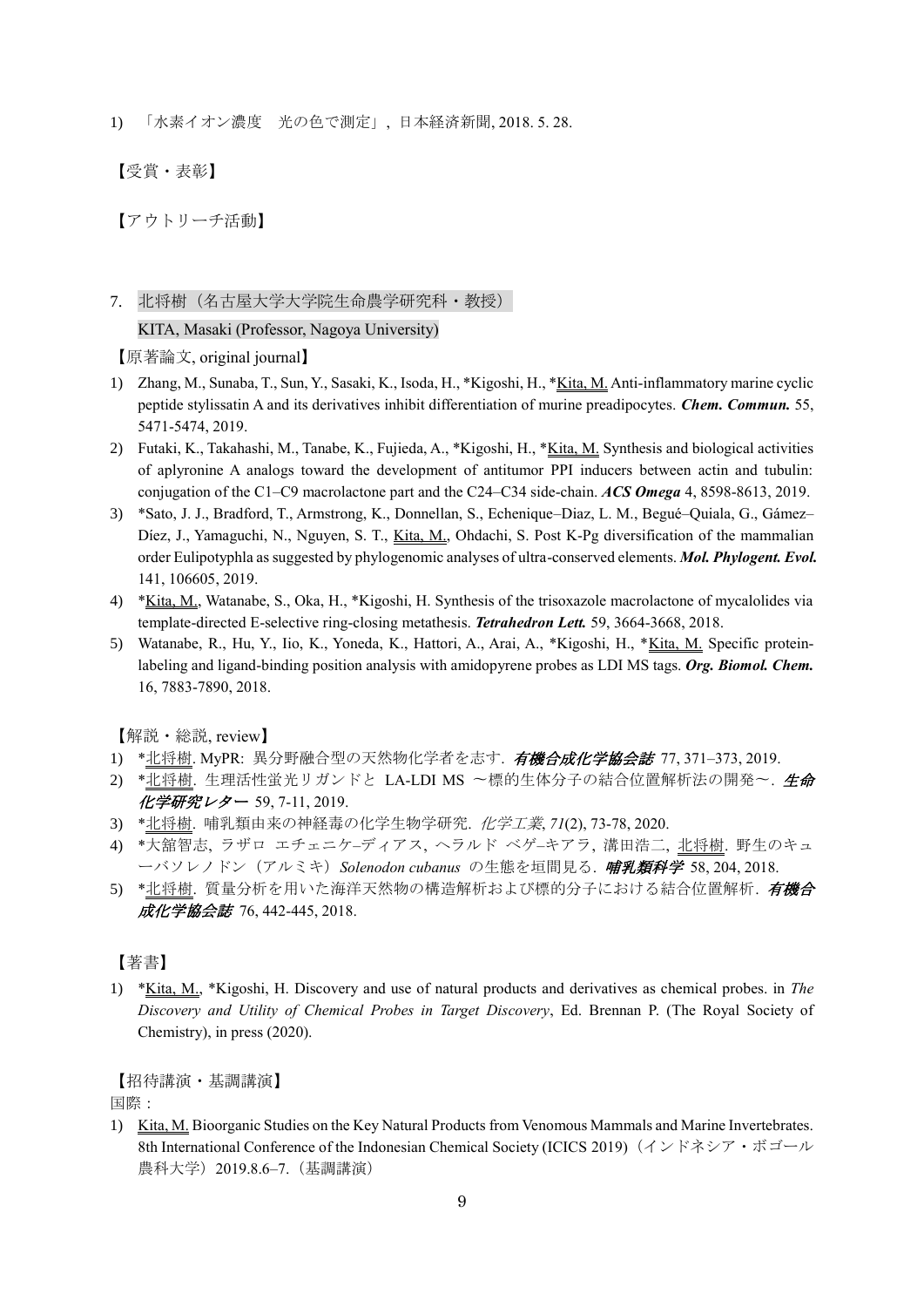2) Kita, M. PPI-inducing marine macrolide. 6th Yangtze River Delta International Symposium on Marine Drugs, Nanjing, China, November 2018.(基調講演)

国内:

- 1) 北将樹. 生理活性蛍光リガンドを用いた標的分子の結合様式解析. 理研シンポジウム・第 14 回有 機合成化学のフロンティア, 和光, 6 月, 2019.(招待講演)
- 2) 北将樹. 切れ味の良い分子を自然界にもとめて. 第 3 回函館セミナー, 函館, 9 月, 2019.(招待講演)
- 3) 北将樹. 哺乳類由来の神経毒の化学生物学研究. 第 42 回日本分子生物学会年会・シンポジウム『ト キシン』の織りなす多元的世界, 福岡, 12 月, 2019.(招待講演)
- 4) 北将樹. タンパク質間相互作用を誘導する天然物の新展開. 第 100 回日本化学会春季年会・中長期 シンポジウム, 野田, 3月, 2020. (招待講演)「開催中止1
- 5) 北将樹. 哺乳類由来の神経毒の化学生物学研究. 日本農芸化学会 2019 年度東京大会 シンポジウ ム・ケミカルバイオロジーに基づく化学コミュニケーションの理解と制御. 東京, 3 月, 2019.

【特許等の出願状況】

1) 北将樹, 木越英夫. 質量分析用プローブ. 国立大学法人名古屋大学. 特願 2019-119846 (2019.6.27). 国内

【報道記事】

1) 「生命科学における分子化学のプレゼンス」化学と生命科学の融合深く, 化学工業日報, 2019. 3. 12.

【受賞・表彰】

【アウトリーチ活動】

8. 井貫晋輔(京都大学大学院薬学研究科・助教)

INUKI, Shinsuke (Assistant Professor, Kyoto University)

【原著論文, original journal】

- 1) Kishi, J., \*Inuki, S., Kashiwabara, E., Suzuki, T., Dohmae, N., \*Fujimoto, Y. Design and Discovery of Covalent α-GalCer Derivatives as Potent CD1d Ligands. *ACS Chem. Biol.* 15, 353–359, 2020.
- 2) Yamaguchi, A., \*Inuki, S., Tokimizu, Y., Oishi, S., Ohno, H. Gold(I)-Catalyzed Cascade Cyclization of Anilines with Diynes: Controllable Formation of Eight-Membered Ring-Fused Indoles and Propellane-Type Indolines. *J. Org. Chem.* 85, 2543–2559, 2020.
- 3) Inuki, S., Sato, K., Zui, N., Yamaguchi, R., Matsumaru, T., \*Fujimoto, Y. Synthetic Studies on FNC-RED and Its Analogues Containing an All syn-Cyclopentanetetrol Moiety. *J. Org. Chem.* 84, 12680–12685, 2019.
- 4) Miyagawa, T., \*Inuki, S., Oishi, S., Ohno, H. Construction of Quaternary Carbon Stereocenter of α-Tertiary Amine through Remote C–H Functionalization of Tris Derivatives: Enantioselective Total Synthesis of Myriocin. *Org. Lett.* 21, 5485–5490, 2019.
- 5) \*Inuki, S., Miyagawa, T., Oishi, S., \*Ohno, H. Introduction of a Polar Functional Group to the Lipid Tail of 4-epi-Jaspine B Affects Sphingosine Kinase Isoform Selectivity. *Chem. Pharm. Bull*. 66, 866–872, 2018.

【解説・総説, review】

1) \*井貫 晋輔. 天然有機化合物および誘導体の合成とそれらを活用した生体機能の制御と理解. 薬学 雑誌, 2020, in press.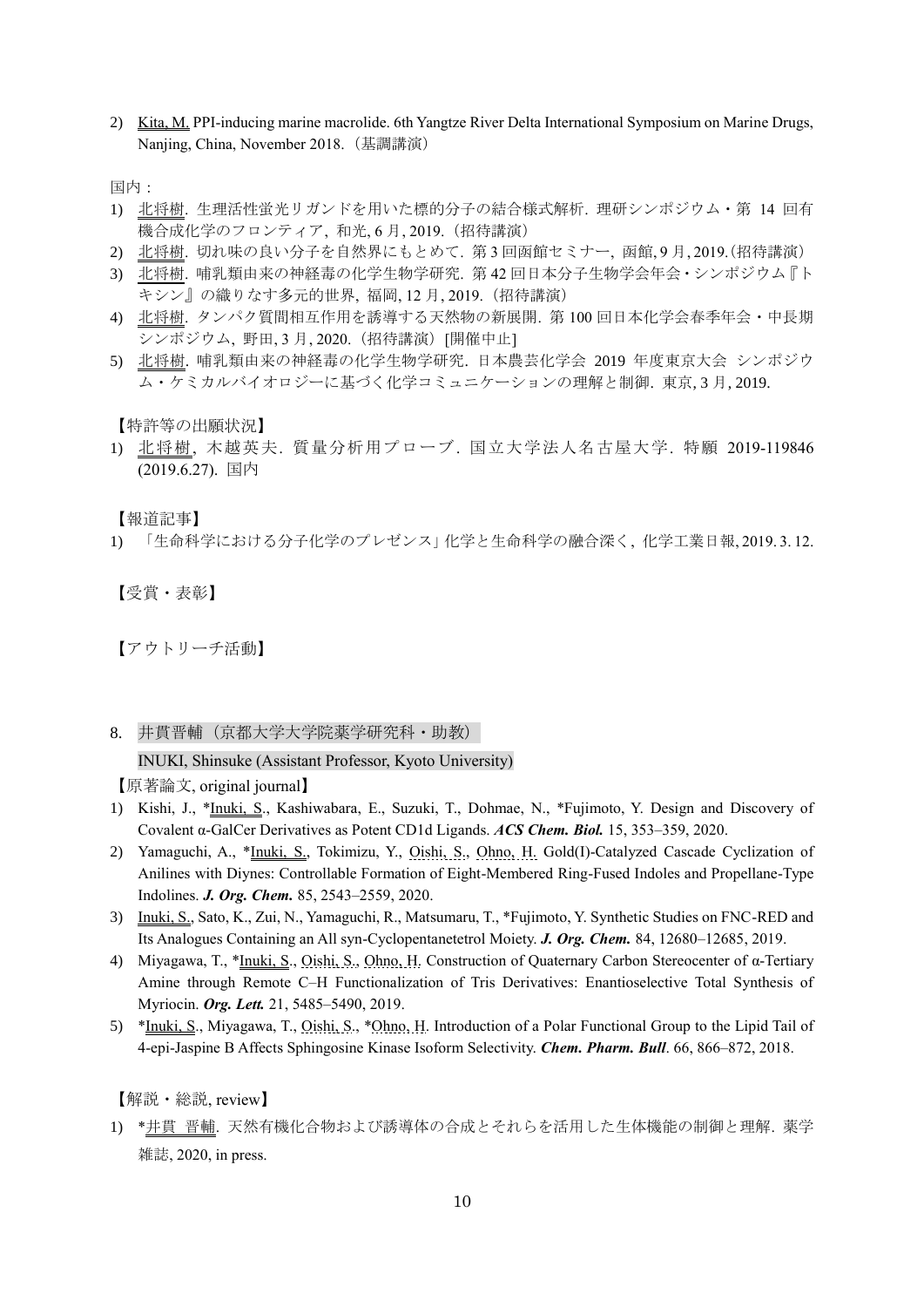【著書】

【招待講演・基調講演】

国内:

- 1) 井貫晋輔. 免疫機構の調節に関わる天然有機化合物および誘導体の合成と機能解析. 第 18 回創薬 基盤化学セミナー,滋賀, 2月, 2020. (招待講演)
- 2) 井貫晋輔. 生物活性を有する糖・脂質関連化合物の合成と機能解析. 第 39 回有機合成若手セミナ ー, 大阪, 8 月, 2019.(招待講演)

【特許等の出願状況】

【報道記事】

【受賞・表彰】

- 1) 日本薬学会奨励賞、天然有機化合物および誘導体の合成とそれらを活用した生体機能の制御と理 解、日本薬学会、2019 年 3 月 20 日
- 2) 天然物化学談話会奨励賞、免疫機構の調節に関わる複合脂質・糖質の合成と構造展開による生物有 機化学研究、天然物化学談話会、2018 年 7 月 4 日

【アウトリーチ活動】

9. 下山敦史 (大阪大学大学院理学研究科·助教) SHIMOYAMA, Atsushi (Assistant Professor, Osaka University)

- 1) Kabayama, K., Kaneda, K., Shinohara, A., Shirakami, Y., Watabe, T., Zhang, Z., Toyoshima, A., Yoshimura, T., Manabe, Y., Shimoyama, A., \*Fukase, K. Activities of the Consortium for Medicine, Chemistry, and Physics at Osaka University, *Journal of Medical Imaging and Radiation Sciences 50(1)*, S40, 2019.
- 2) Masui, S., Manabe, Y., Hirao, K., Shimoyama, A., Fukuyama, T., Ryu, I., \*Fukase, K. Kinetically controlled Fischer glycosidation under fluidic conditions: A new method for preparing furanosides. *Synlett* 30, 397-400, 2019.
- 3) Hu, R., Shimoyama, A., \*Fukase, K., Synthesis of Helicobacter pylori peptidoglycan fragments, *PEPTIDE SCIENCE* 2018, 109, 2019.
- 4) Lembo-Fazio, L., Billod, J-M., Di Lorenzo, F., Paciello, I., Pallach, M., Vaz Francisco, S., Holgado, A., Beyaert, R., Fresno, M., Shimoyama, A., Fukase, K., Giraud, E., \*Martín Santamaría, S., \*Bernardini, M-L., \*Silipo, A. Bradyrhizobium Lipid a: Immunological Properties and Molecular Basis of its Binding to the Myeloid Differentiation Protein-2/Toll-like receptor 4 complex, *Front. Immunol.* 9, 1888, 2018.
- 5) Arai, Y., Yokoyama, K., Kawahara, Y., Feng, Q., Ohta, I., Shimoyama, A., Inuki, S., Fukase, K., \*Kabayama, K., \*Fujimoto, Y. Time-lapse Monitoring of TLR2 Ligand Internalization with Newly Developed Fluorescence Probes, *Org Biomol Chem* 16, 3824-3830, 2018.
- 6) \*Suzuki, T., Ishigaki, Y., Sugawara, K., Umezawa, Y., Katoono, R., Shimoyama, A., Manabe, Y., Fukase, K., Fukushima, T. Narrower HOMO-LUMO gap attained by conformational switching through peripheral polyarylation in 1,4,5,8-tetraaza-9,10-anthraquinodimethanes, *Tetrahedron* 74, 2239-2244, 2018.
- 7) Shibata, N., Kunisawa, J., Hosomi, K., Fujimoto, Y., Mizote, K., Kitayama, N., Shimoyama, A., Mimuro, H., Sato, S., Kishishita, N., Ishii, K-J., Fukase, K., \*Kiyono, H. Lymphoid tissue-resident Alcaligenes LPS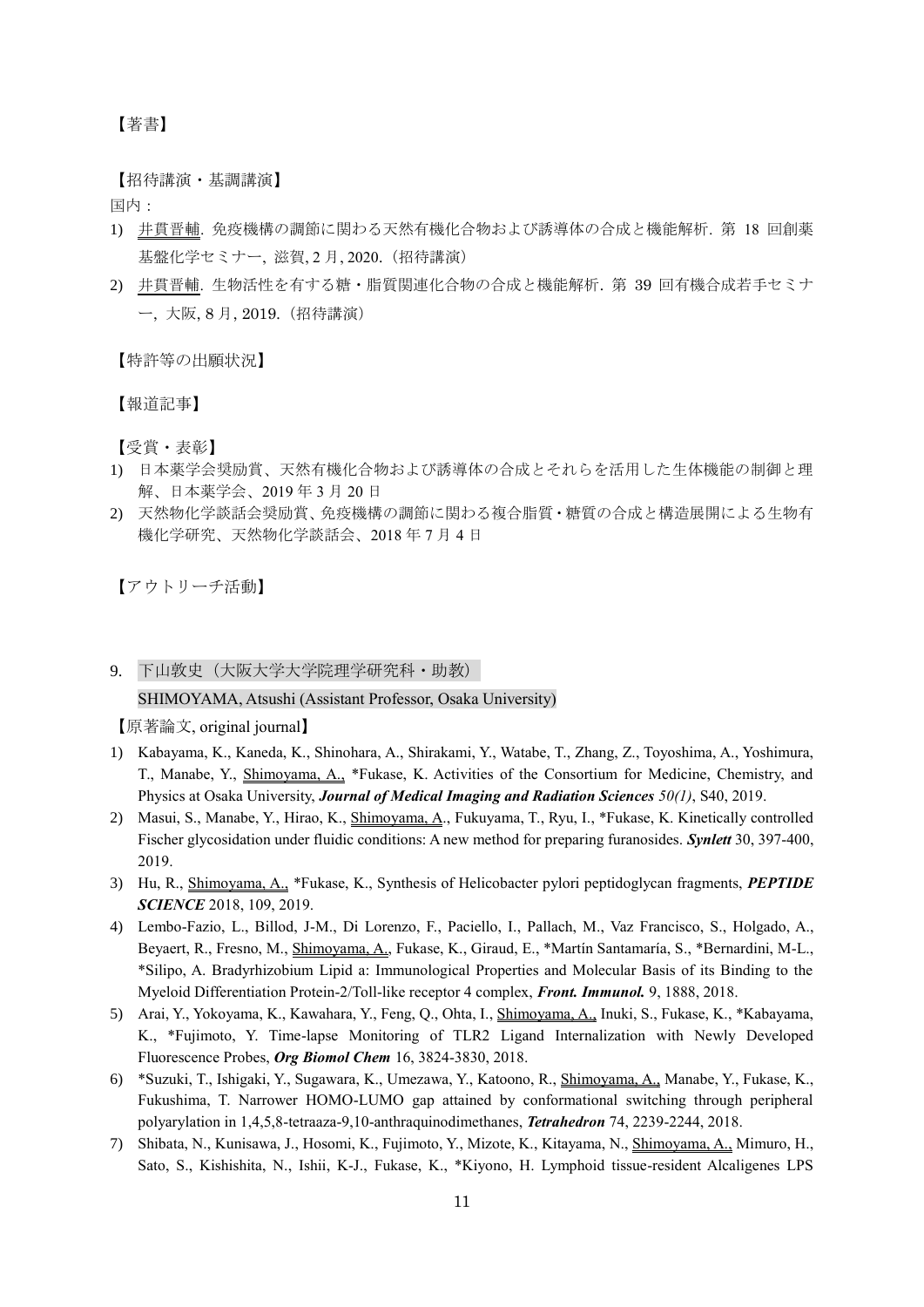induces IgA production without excessive inflammatory responses via weak TLR4 agonist activity, *Mucosal Immunology* 11, 693-702, 2018.

【解説・総説, review】

- 1) \*Shimoyama, A. Gut Microbial Lipopolysaccharide Interacts with Host Immune System, *TIGG* 31 (179), E55-E56, J55-J56, 2019.
- 2) \*Shimoyama, A. Development of Chemically Synthesized Self-adjuvanting Vaccine, *TIGG* 30 (173), E41- E43, J19-J21, 2018.

【著書】

1) 狩野裕考, 新田昴大, 藤居真優, 樺山一哉, 下山敦史, 深瀬浩一, Sandro Sonnini, 鈴木明身, \*井ノ口 仁一, ガングリオシドのアシル鎖構造による Toll-like receptor 4 活性化制御メカニズム, エンドトキ シン・自然免疫研究 22~, 隅田泰生他 監修, 医学図書出版, 22, 1-7, 2019.

【招待講演・基調講演】

国際:

- 1) Shimoyama, A. Elucidation of bacterial-host chemical communications based on chemically synthesized lipid As, The 4th A3 Roundtable Meeting on Chemical Probe Research Hub, Sendai, Japan, November 18-20, 2019. (招待講演)
- 2) Shimoyama, A. Synthesis and functions of symbiotic bacterial lipopolysaccharide partial structures, 1st Japan Europe Workshop on Glycosphingolipids and Membrane Homeostasis, Strasbourg, France, September 2-4, 2019.(招待講演)
- 3) Shimoyama, A. Synthesis and immunomodulative functions of symbiotic bacterial lipid A, 25th International Symposium on Glycoconjugates (Glyco25), Milano, Italy, August 25-31, 2019. (招待講演)
- 4) Shimoyama, A. Chemical synthesis of bacterial lipid As and elucidation of bacterial-host chemical communications, 3rd NAPOSAKA meeting, Napoli, Italy, June 28, 2019, (招待講演)
- 5) Shimoyama, A. Synthesis and Function of Symbiotic Bacterial Lipid A, Kick-off meeting for BRuSH "Oral Bacteria as Determinants for Respiratory Health", Solstrand Hotel, Os, Norway, March, 2019.
- 6) Shimoyama, A. Synthesis and immunomodulating function of symbiotic bacterial lipopolysaccharide partial structures, A3 young scientist & young PI meeting, Sendai, Japan, February, 2019.

国内:

- 1) 下山敦史. 免疫調節因子リピド A の化学合成が拓く細菌-宿主間のケミカルエコロジー. 第 54 回天 然物化学談話会, 札幌, 7月, 2020.(招待講演)
- 2) 下山敦史、寄生・共生菌由来リポ多糖部分構造の合成と免疫調節機能の解明、第一回おおさか未来 化学研究会、大阪, 8 月, 2018.

【特許等の出願状況】

【報道記事】

【受賞・表彰】

- 1) 松浦良史(D2). 優秀演題賞、相乗的作用により受容体機能制御を行う TLR4/MD-2 リガンドの機 能評価、第 25 回 日本エンドトキシン・自然免疫研究会、2019 年 11 月 30 日
- 2) 松浦良史(D2). 日本糖質学会ポスター賞、相乗的に受容体機能制御を行う TLR4/MD-2 リガンド の構造活性相関研究、日本糖質学会、2019 年 8 月 19〜21 日
- 3) 下山敦史. 第 18 回天然物化学談話会奨励賞、微生物の特性に着目した寄生・共生菌由来リポ多糖 部分構造の合成と免疫調節機能の解明、天然物化学談話会、2018 年 7 月 10 日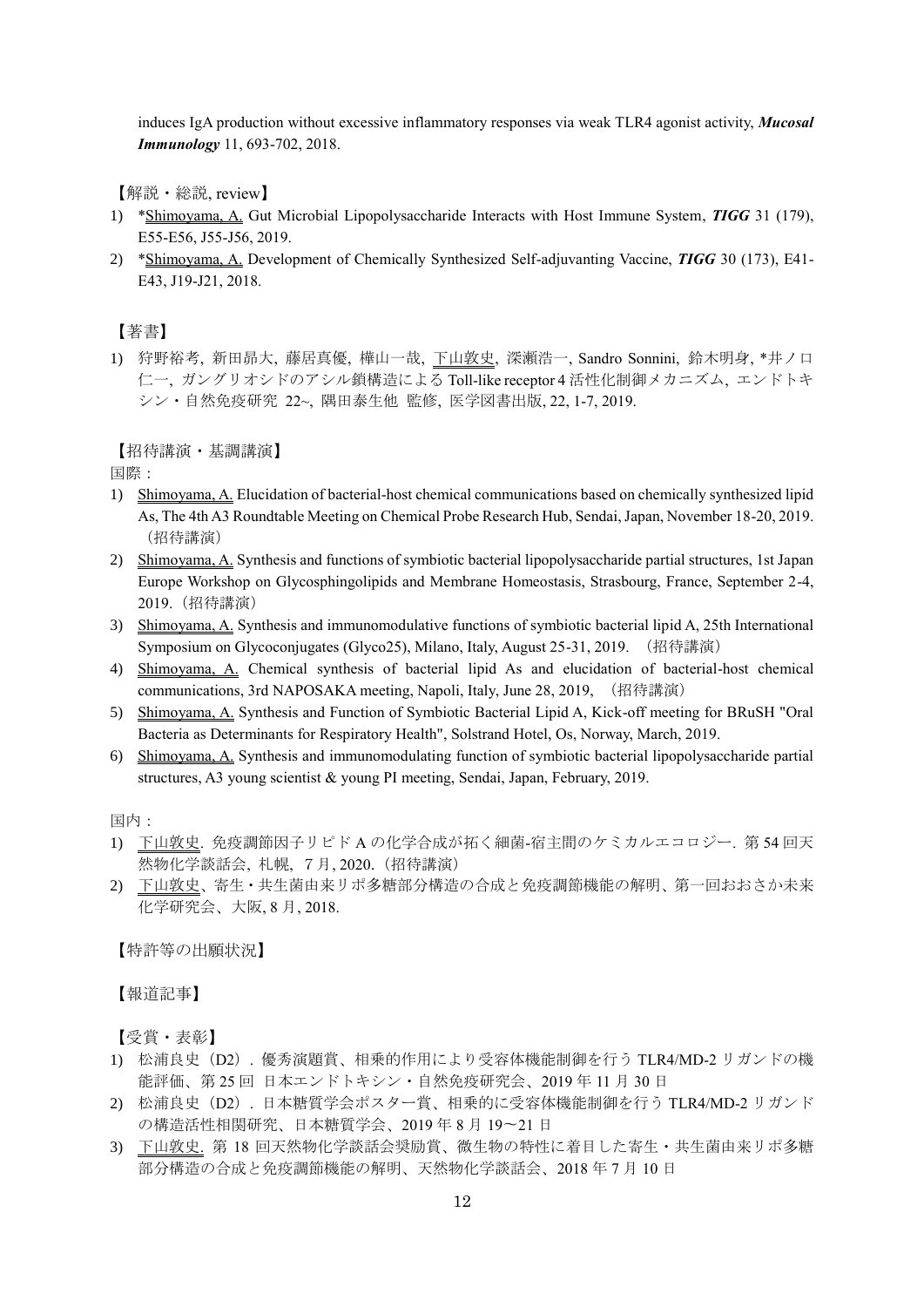【アウトリーチ活動】

- 1) 大阪大学まちかね祭開催時(大阪、2019 年 11 月 3 日)に、小中高生およびその保護者(約 50 名) に対し、味覚に関する公開講座を実施し、関連領域の紹介も行った。
- 2) ひらめきときめき夢化学開催時(大阪、2019年8月10日)に、高校生(約10名)に対し、カフ ェイン抽出実験を指導し、天然物化学研究の紹介を通じ、関連領域の紹介も行った。
- 3) オープンキャンパス開催時(大阪, 2019年8月8日)に、中高生(約50名)に対してケミカルバ イオロジー研究に関する説明を行い、関連領域の紹介も実施した。
- 4) 大阪大学いちょう祭開催時(大阪、2019 年 5 月 2 日)に、小中高生およびその保護者(約 50 名) に対し、味覚に関する公開講座を実施し、関連領域の紹介も行った。

# 10. 山下敦子(岡山大学大学院医歯薬学総合研究科(薬学系)・教授)

#### YAMASHITA, Atsuko (Professor, Okayama University)

【原著論文, original journal】

- 1) Yoshida, T., Yasui, N., Kusakabe, Y., Ito, C., Akamatsu, M., \*Yamashita, A. Differential scanning fluorimetric analysis of the amino-acid binding to taste receptor using a model receptor protein, the ligand-binding domain of fish T1r2a/T1r3. *PLoS ONE* 14, e0218909, 2019.
- 2) Nakatani, T., \*Yasui, N., Tamura, I., \*Yamashita, A. Specific modification at the C-terminal lysine residue of the green fluorescent protein variant, GFPuv, expressed in *Escherichia coli*. *Sci. Rep.* 9, 4722, 2019.
- 3) 細谷麻以子, \*山下敦子.うま味受容体細胞外リガンド結合ドメインの X 線結晶構造解析. *SPring-8/SACLA* 利用研究成果集, 7, 2019.

【解説・総説, review】

- 1) 魚住信之, 山下敦子. 微生物 TRP チャネルの機能と役割. 医学のあゆみ, 270, 970-976, 2019.
- 2) \*山下敦子. 食行動と栄養摂取をむすぶ味覚受容体による味分子認識. 実験医学, 37, 531-535, 2019.

【著書】

【招待講演・基調講演】

国際:

- 1) Yamashita, A. A fish taste receptor opened the way for structural biology of taste perception. The 18th International Symposium on Molecular and Neural Mechanisms of Taste and Olfactory Perception (ISMNTOP2019), Fukuoka, Nov. 2019.(招待講演)
- 2) Yamashita, A. Structural basis of amino acid-perception by T1r taste receptors. The 9th Federation of Asian and Oceanian Physiological Societies Congress (FAOPS2019) in conjunction with the 96th Annual Meeting of the Physiological Society of Japan, Kobe, Japan, Mar, 2019.
- 3) Yoshida, T., Yasui, N., Atsumi, N., Kusakabe, Y., Yamashita, A. Protein thermal shift assay indicated a broad amino acid-binding capability of the ligand-binding domains of fish T1r taste receptor. The 17th International Symposium on Molecular and Neural Mechanisms of Taste and Olfactory Perception(ISMNTOP2018), Fukuoka, Japan, Dec, 2018.

国内:

- 1) 山下敦子. 食品成分と生体のインターフェース・味覚受容体による味物質認識の構造基盤. 日本生 化学会北陸支部第 37 回大会シンポジウム「食品機能発現のインターフェースを探る」, 福井, 6 月, 2019.(招待講演)
- 2) Yamashita, A. Structural basis for recognition of preferable taste substances by T1r taste receptors. 第 41 回日本分子生物学会年会. 横浜, 11 月, 2018.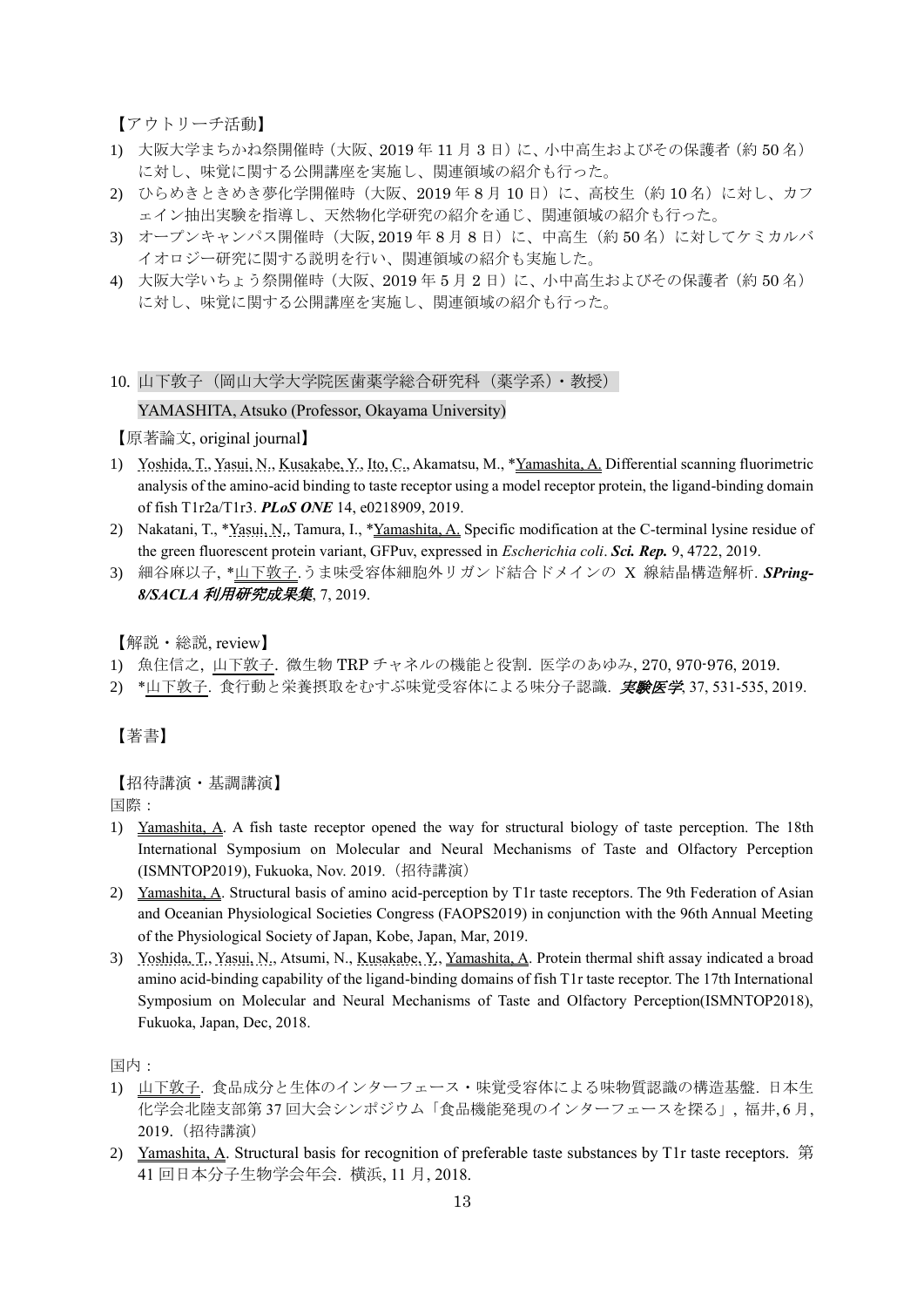3) Yamashita, A. Taste perception approached by biophysics and structural biology. 日本生物物理学会第 56 回年会. 岡山, 9 月, 2018.

【特許等の出願状況】

【報道記事】

- 1) 科学の扉『「おいしい」の秘密とは』, 朝日新聞 2020 年 2 月 17 日 URL: https://www.asahi.com/articles/DA3S14367584.html
- 2) 「大腸菌に緑色蛍光タンパク質 (GFP) をつくらせると、わずかな違いをもつ 2 種類の GFP がで きることを発見」、岡山大学、プレスリリース、2019. 3. 18. URL: http://www.okayama-u.ac.jp/tp/release/release\_id606.html

【受賞・表彰】

【アウトリーチ活動】

- 1) 理化学研究所放射光科学研究センター発刊の広報用小冊子「SPring-8 持続可能な未来へ」(2020 年 1 月 1 日発刊)にて関連研究内容が取り上げられた。
- 2) 金光学園高等学校 (岡山, 2019年5月11日)にて、高校生約13名、教員4名に対して関連研究 内容の紹介を行った。
- 11. 新藤充(九州大学先導物質化学研究所·教授)

SHINDO, Mitsuru (Professor, Kyushu University)

- 1) Yoshinaga, T., Iwata, T., \*Shindo, M. Mild Environment-Friendly Oxidative Debenzylation of *N*-Benzylanilines using DMSO as an Oxidant, *Chem Lett* 49, 191-194, 2020.
- 2) \*Shindo, M., Makigawa, S., Matsumoto, K., Iwata, T., Wasano, N., Kano, A., Terao Morita, M., Fujii, Y. Essential structural features of (2*Z*,4*E*)-5-phenylpenta-2,4-dienoic acid for inhibition of root gravitropism, *Phytochemistry* 172, 112287, 2020.
- 3) Hirao-Suzuki, M., \*Takeda, S., Iwata, T., Fujita, S., Tomiyama, T., Takiguchi, M., Toda, A., Shindo, M. (–)- Isostemonamine can enhance the anti-proliferative activity of trichostatin A against human breast cancer MDA-MB-231 cells, *BPB Reports*, 3(2): 56-59, 2020.
- 4) Sun, J., Yoshiiwa, T., Iwata, T., \*Shindo, M. Synthesis of Ynolates via Double Deprotonation of Non-Brominated Esters, *Org. Lett.* 21, 6585-6588, 2019. [Editor's choice] [Cover Figure]
- 5) Yoshinaga, T., Fujiwara, T., Iwata, T., \*Shindo, M. Synthesis of Distorted 1,8,13-Trisilyl-9 hydroxytriptycenes by Triple Cycloaddition of Ynolates to 3-Silylbenzynes, *Chem. Eur. J.* 25, 13855-13859, 2019. [Cover Figure] [highlighted by *Synfacts*, 03012020, 16(01), 0032]
- 6) \*Kano, A., Iwasaki, T., Shindo, M. Bongkrekic acid facilitates glycolysis in cultured cells and induces cell death under low glucose conditions, *Biochemistry and Biophysics Reports***,** 20, 100683, 2019.
- 7) Fujita, S., Nishikawa, K., Iwata, T., Tomiyama, T., Ikenaga, H., Matsumoto, K., \*Shindo, M. Asymmetric Total Synthesis of (-)-Stemonamine and its Stereochemical Stability, *Chem. Eur. J.* 24, 1539-1543, 2018.
- 8) Fujita, S., Suyama, M., Matsumoto, K., Yamamoto, A., Yamamoto, T., Hiroshima, Y., Iwata, T., Kano, A., \*Shinohara, Y., \*Shindo, M. Synthesis and evaluation of simplified functionalized bongkrekic acid analogs, *Tetrahedron* 74, 962-969, 2018.
- 9) Iwata, T., Tomiyama, T., Fujita, T., \*Shindo, M. First Asymmetric Total Synthesis of (−)-Isostemonamine And Kinetic Analysis of Its Isomerizations, *Heterocycles* 97, 712 – 718, 2018.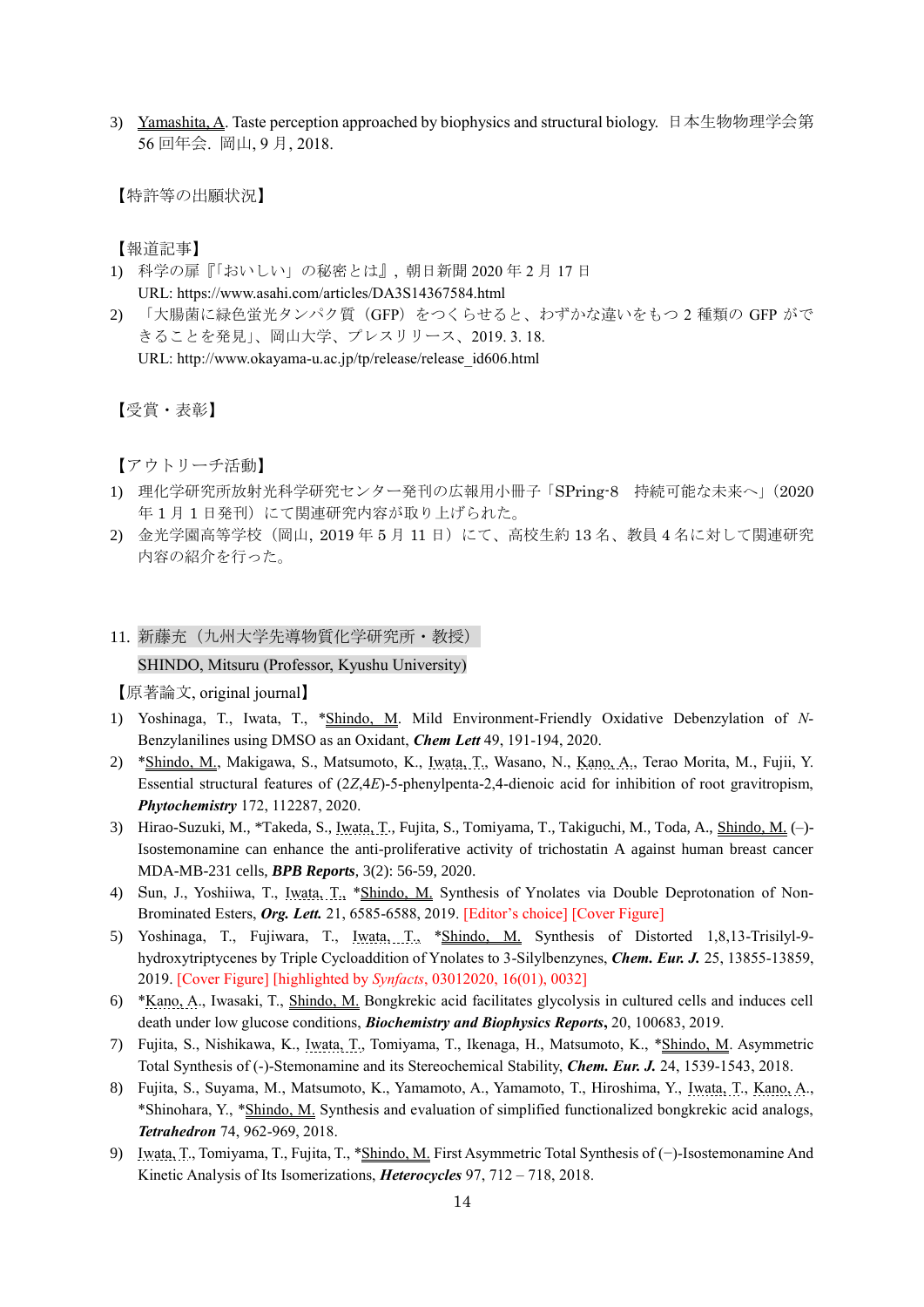10) Hirao-Suzuki, M., \*Takeda, S., Iwata, T., Fujita, S., Tomiyama, T., Takiguchi, M., Shindo, M. Antiproliferative effects of  $(-)$  -isostemonamine on highly aggressive human breast cancer MDA-MB-231 cells, *BPB Reports* 1, 32-34, 2018.

【解説・総説, review】

- 1) Iwata, T., \*Shindo, M. Synthesis, Stereochemical Stability, and Biological Activity of Stemonamine and Its Related Stemona Alkaloids, *Heterocycles* 98, 349-377, 2019.
- 2) 新藤充. 生理活性アルケンの幾何異性は生体に厳密に認識される. 化学の要点シリーズ 27 アルケ ンの合成, コラム pp62-63.日本化学会編, 安藤香織著, 共立出版, 2018.

# 【著書】

【招待講演·基調講演】

- 1) 新藤充. 高エネルギー反応剤:イノラートの最近の研究展開, 徳島大学薬学部特別講演会, 徳島, 6 月, 2019. (招待講演)
- 2) 新藤充. 高エネルギー分子:イノラートに関する最近の研究展開、岡山大学大学院医歯薬学総合研 究科特別講演会, 岡山, 7 月, 2019. (招待講演)

【特許等の出願状況】

【報道記事】

【受賞・表彰】

【アウトリーチ活動】

- 1) オープンキャンパス開催時(福岡、2019年5月18日)に大学生、一般人(約10名)に対して研 究内容のポスター発表を行い、アレロパシーに関する説明を行った。
- 2) オープンキャンパス開催時 (福岡、2018年5月)に大学生、一般人 (約 20名)に対して研究内容 のポスター発表を行い、アレロパシーに関する説明を行った。
- 12. 高橋栄夫(横浜市立大学大学院生命医科学研究科・教授) TAKAHASHI, Hideo (Professor, Yokohama City University)

- 1) Argunhan, B., Sakakura, M., Afshar, N., Kurihara, M., Ito, K., Maki, T., Kanamaru, S., Murayama, Y., Tsubouchi, H., Takahashi, M., \*Takahashi, H., \*Iwasaki, H. Cooperative interactions facilitate stimulation of Rad51 by the Swi5-Sfr1 auxiliary factor complex. *eLife*, 24;9. e52566, 2020. doi: 10.7554/eLife.52566.
- 2) \*Sakakura, M., Ohkubo, Y., Oshima, H., Re, S., Ito, M., Sugita, Y., \*Takahashi, H. Structural mechanisms underlying activity changes in an AMPA-type glutamate receptor induced by substitutions in its ligandbinding domain. *Structure*, 27, 1698-1709, 2019. [press release]
- 3) Oshima, H., Re, S., Sakakura, M., Takahashi, H., \*Sugita, Y. Population shift mechanism for partial agonism of AMPA receptor. *Biophys. J.* 116, 52-68, 2019.
- 4) Sugiki, T., Egawa, D, Kumagai, K., Kojima, C., Fujiwara, T., Takeuchi, K., Shimada, I., \*Hanada, K., \*Takahashi, H. Phosphoinositide binding by the PH domain in ceramide transfer protein (CERT) is inhibited by hyperphosphorylation of an adjacent serine-repeat motif. *J. Biol. Chem.* 293, 11206-11217, 2018.
- 5) Suzuki, R., Sakakura, M., Mori, M., Fujii, M., Akashi, S., \*Takahashi, H. Methyl-selective isotope labeling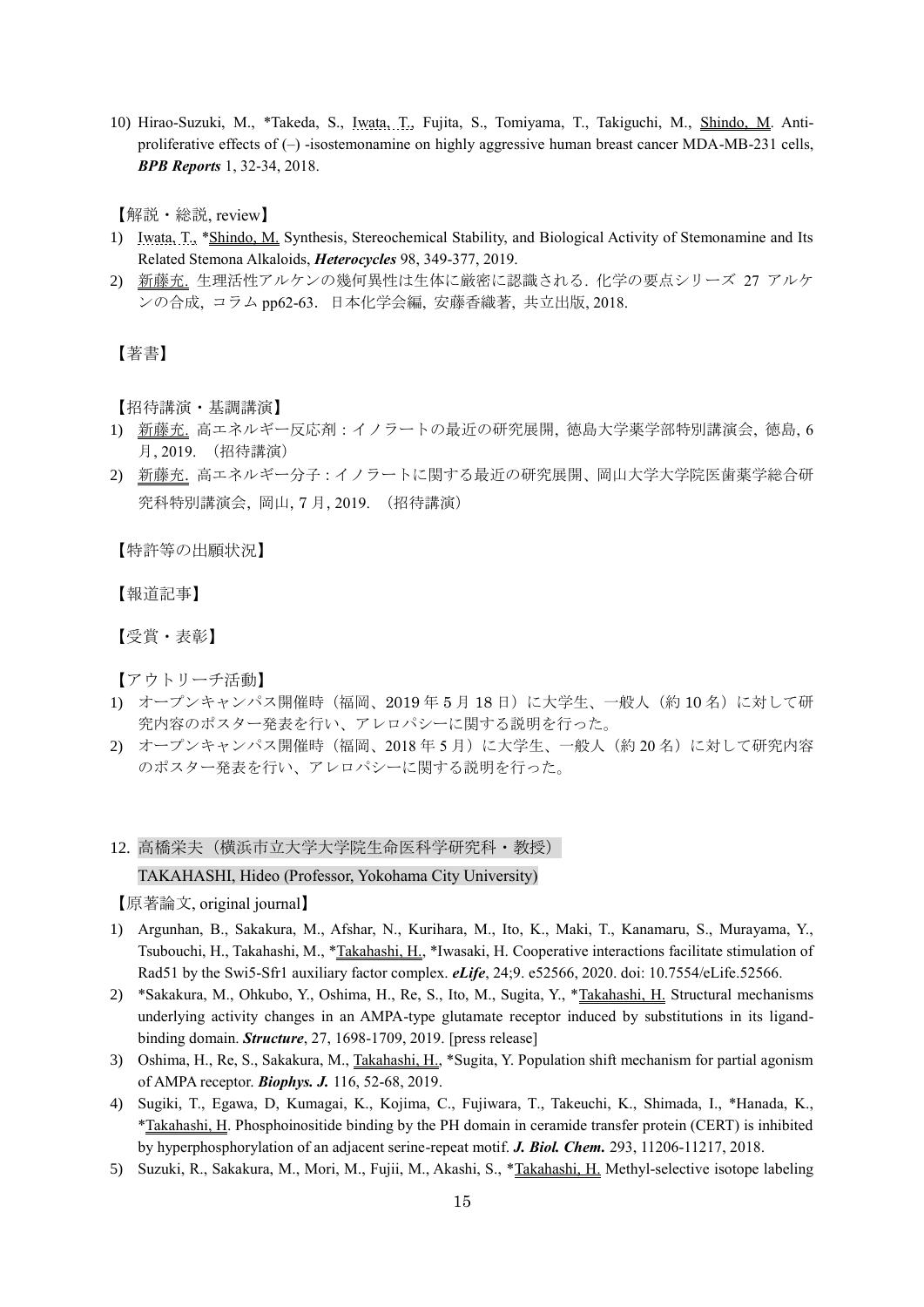using α-ketoisovalerate for the yeast *Pichia pastoris*recombinant protein expression system. *J. Biomol. NMR*. 71, 213-223, 2018.

【解説・総説, review】

【著書】

【招待講演・基調講演】

国際:

1) Takahashi, H. NMR analysis of the structural and functional stability of proteins. The 6th International Symposium on Drug Discovery and Design by NMR, Yokohama, Japan, 2018.

国内:

1) 高橋栄夫. NMR 相互作用解析による創薬アプローチ. 生有研シンポジウム"生体分子間に働く相互 作用解析法の現状と今後の可能性"(サントリー生命科学財団主催), 奈良, 12 月, 2019. (招待講演)

【特許等の出願状況】

【報道記事】

1) 「グルタミン酸受容体の活性調節に重要な構造の変化を解明 ~動きを指標とした脳神経疾患の新 薬開発に期待~」, https://www.yokohama-cu.ac.jp/news/2019/01910sakakura\_Strct.html

【受賞・表彰】

【アウトリーチ活動】

13. 砂塚敏明(北里大学北里生命科学研究所・教授)

#### SUNAZUKA, Toshiaki (Professor, Kitasato University)

- 1) \*Sadamatsu, H., Takahashi, K., Tashiro, H., Kato, G., Noguchi, Y., Kurata, K., Ōmura, S., Kimura, S., Sunazuka, T., Sueoka-Aragane, N. The non-antibiotic macrolide EM900 attenuates HDM and poly(I:C) induced airway inflammation with inhibition of macrophages in a mouse model. *Inflamm. Res.*, 69, 139-151, 2020. doi: 10.1007/s00011-019-01302-3.
- 2) Miyano, R., Matsuo, H., Mokudai, T., Noguchi, Y., Higo, M., Nonaka, K., Niwano, Y., Sunazuka, T., Shiomi, K., Takahashi, Y., \*Ōmura, S., Nakashima, T. Trichothioneic acid, a new antioxidant compound produced by the fungal strain *Trichoderma virens* FKI-7573. *J. Biosci. Bioeng*. 129(4), 508-513, 2020. doi: 10.1016/j.jbiosc.2019.11.007.
- 3) Goto, K., Horikoshi, R., Nakamura, S., Mitomi, M., Oyama, K., Hirose, T., \*Sunazuka, T., Ōmura, S. Synthesis of pyripyropene derivatives and their pest-control efficacy. *J. Pestic Sci.,* 25, 255-263, 2019. doi: 10.1584/jpestics.D19-032.
- 4) Matsuo, H., Hirose, T., Mokudai, T., Nonaka, K., Niwano, Y., Sunazuka, T., Takahashi, Y., \*Ōmura, S. Nakashima, T. Absolute structure and anti-oxidative activity of chaetochiversin C isolated from fungal strain *Neocosmospora* sp. FKI-7792 by physicochemical screening. *J. Gen. Appl. Microbiol.* 2019. doi: 10.2323/jgam.2019.06.001.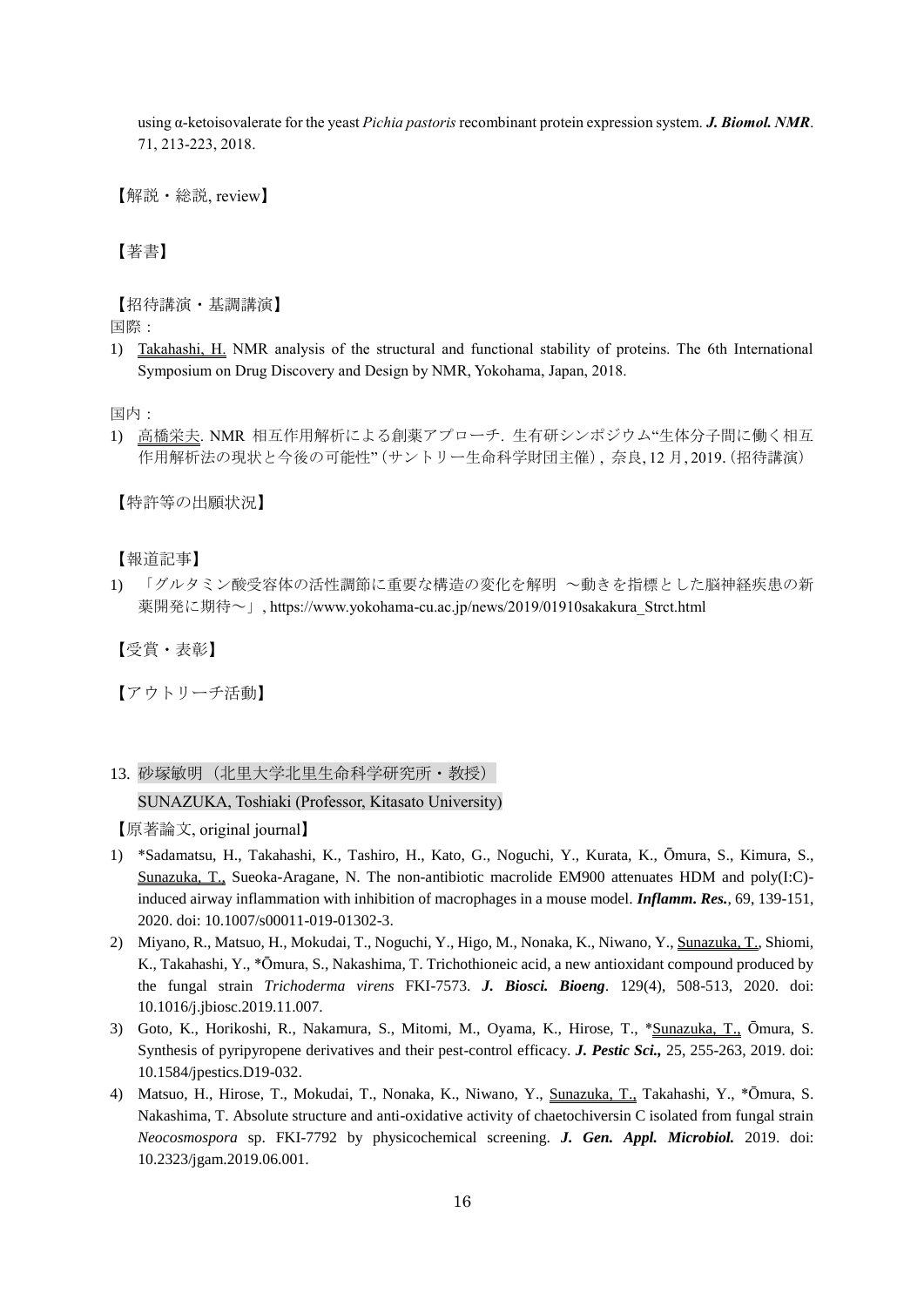- 5) Matsuo, H., Nakanishi, J., Noguchi, Y., Kitagawa, K., Shigemura, K., Sunazuka, T., Y., \*Ōmura, S., Nakashima, T. Nanaomycin K, a new epithelial-mesenchymal transition inhibitor produced by the actinomycete "*Streptomyces rosa* subsp. *notoensis*" OS-3966. *J. Biosci. Bioeng.,* 127, 1389-1723, 2019.
- 6) Hayashi, Y., Hirose, T. Iwatsuki, M., Ōmura, S., \*Sunazuka, T. Synthesis of the Antimalarial Peptide Aldehyde, a Precursor of Kozupeptin A, Utilizing a Designed Hydrophobic Anchor Molecule. *Org. Lett.,* 21, 8229-8233 2019.
- 7) Tran, D.H., Sugamata, R., Hirose, T., Suzuki, S., Noguchi,Y., Sugawara, A., Ito, F., Yamamoto, T., Kawachi, S., Akagawa, K.S., Ōmura, S. Sunazuka, T., Ito, N., Mimaki, M., \*Suzuki, K. Azithromycin, a 15-membered macrolide antibiotic, inhibits influenza A(H1N1) pdm09 virus infection by interfering with virus internalization process. *J. Antibiot.*, 72, 759-768, 2019.
- 8) Watanabe, M., Sugawara, A., Noguchi, Y., Hirose, T., Ōmura, S., \*Sunazuka, T., Horie, R. Jietacins, azoxy natural products, as novel NF-κB inhibitors: Discovery, synthesis, biological activity, and mode of action. *Eur. J Med. Chem*., 178, 636-647, 2019.
- 9) Goto, K., Horikoshi, R., Mitomi, M., Oyama, K., Hirose,T., \*Sunazuka, T., Ōmura, S. Synthesis and insecticidal efficacy of pyripyropene derivatives. Part II-Invention of afidopyropen. *J. Antibiot.*, 72. 661-681, 2019.
- 10) Sakai, K., Unten, Y., Iwatsuki, M., Matsuo, H., Fukasawa, W., Hirose, T., Chinen, T., Nonaka, K., Nakashima, T., Sunazuka, T., Usui, T., Murai, M., Miyoshi, H., Asami, Y., \*Ōmura, S., Shiomi, K. Fusaramin, an antimitochondrial compound produced by *Fusarium* sp., discovered using multidrug-sensitive *Saccharomyces cerevisiae*. *J. Antibiot.,* 72, 645-652, 2019.
- 11) \*Uchimura, T., Nakamura, D.S., Link, E.M., Noguchi, Y., Ōmura, S., Sunazuka, T. Greenblatt, D.J., Zeng, L. Erythromycin acts through the ghrelin receptor to attenuate inflammatory responses in chondrocytes and maintain joint integrity. *Biochem. Pharmacol.,* 165, 79-90, 2019.
- 12) Matsuo, H., Noguchi, Y., Také, A., Nakanishi, J., Shigemura, K., Sunazuka, T., Takahashi, Y., \*Ōmura, S., Nakashima, T. Nanaomycin I and J: New nanaomycins generated by mycothiol-mediated compounds from "*Streptomyces rosa* subsp. *notoensis*" OS-3966. *J. Biosci. Bioeng.,* 127, 549-553, 2019.
- 13) Hayashi, Y., Fukasawa, W., Hirose, T., Iwatsuki, M., Hokari, R., Ishiyama, A., Kanaida, M., Nonaka, K., Také, A. Otoguro, K. Ōmura, S., \*Sunazuka, T. Kozupeptins, antimalarial agents produced by *Paracamarosporium* species: isolation, structural elucidation, total synthesis, and bioactivity. *Org. Lett.* 21, 2180-2184, 2019.
- 14) Hayashi, Y., Fukasawa, W., Hirose, T., Iwatsuki, M., Hokari, R., Ishiyama, A., Kanaida, M., Nonaka, K., Take, A., Ōmura, S., Shiomi, K., \*Sunazuka, T. Kozupeptins, Antimalarial Agents Produced by Paracamarosporium Species: Isolation, Structural Elucidation, Total Synthesis, and Bioactivity. Org. Lett. 21, 2180-2184, 2019.
- 15) Sakai, K., Hirose, T., Iwatsuki, M., Chinen, T., Kimura, T., Suga, T., Nonaka, K., Nakashima, T., Sunazuka, T., Usui, T., Asami, Y., Ōmura, S., \*Shiomi, K. Pestynol, an Antifungal Compound Discovered Using a Saccharomyces cerevisiae 12geneΔ0HSR-iERG6-Based Assay. *J. Nat. Prod.* 81, 1604-1609, 2018.
- 16) \*Horikoshi, R., Goto, K., Hirose, T., Miomi, M., Iwatsuki, M., Oyama, K., Sunazuka, T., Ōmura, S. Insecticidal properties of pyripyropene A, a microbial secondary metabolite, against agricultural pests. *J. Pestic. Sci.* 43, 266–271, 2018.
- 17) \*Goto, K., Horikoshi, R., Mitomi, M., Oyama, K., Hirose, T., Ōmura, S., Sunazuka, T. Synthesis and insecticidal efficacy of pyripyropene derivatives focusing on the C-1, C-7, and C-11 positions' substituent groups. *J. Antibiot.* 71, 785–797, 2018.
- 18) Yamada, T., Yagita, M., Kobayashi, Y., Sennari, G., Matsui, H., Horimatsu, Y., Hanaki, H., Hirose, T., Ōmura, S., \*Sunazuka, T. Synthesis and evaluation of antibacterial activity of Bottromycins. *J. Org. Chem.* 83, 7135– 7149, 2018.
- 19) Sugawara, A., Kubo, M., Hirose, T., Yahagi, K., Tsunoda, N., Noguchi, Y., Nakashima, T., Takahashi, Y., Welz, C., Mueller, D., Mertens, C., Kobberling, J., Ōmura, S., \*Sunazuka, T. Jietacins, azoxy antibiotics with potent nematocidal activity: Design, synthesis, and biological evaluation against parasitic nematodes. *Eur. J. Med.*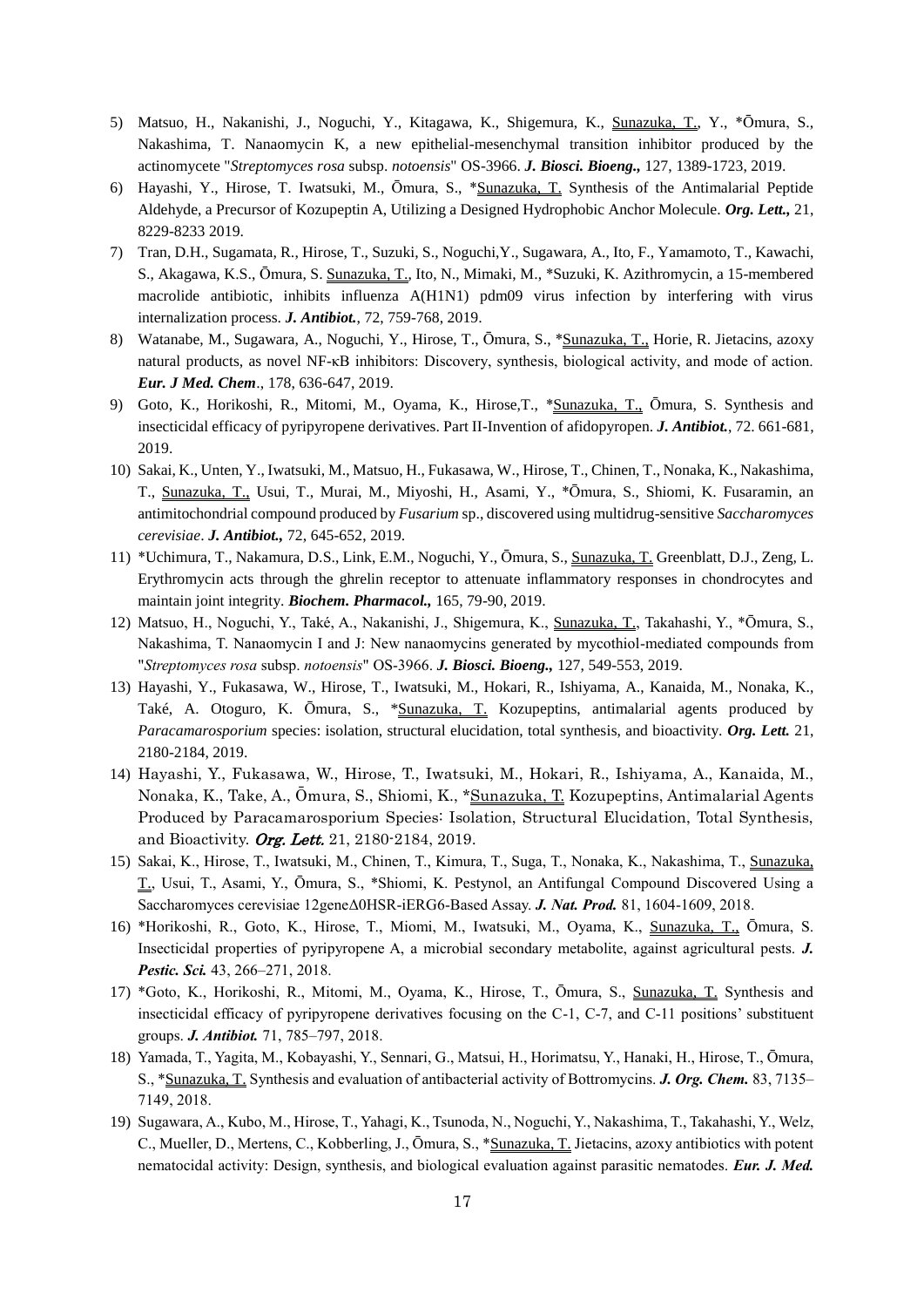*Chem.* 145, 524-538, 2018.

20) Ando, H., Kimishima, A., Ohara, M., Hirose, T., Matsumaru, T., Takada, H., Morodome, K., Miyamoto, T., Sugawara, A., Ōmura, S., \*Sunazuka, T. Toward the total synthesis of luminamicin; an anaerobic antibiotic: construction of highly functionalized cis-decalin containing a bridged ether moiety. *J. Antibiot.* 71, 268–272, 2018.

【解説・総説, review】

【著書】

【招待講演・基調講演】

国内:

- 1) 砂塚敏明. 「日本発の大村天然物による創薬研究」)講演会. 情報計算化学生物学会, 東京, 5 月, 2019.(招待講演)
- 2) 砂塚敏明. 「日本発の大村天然物による創薬研究」第 402 回 CBI 学会(情報計算化学生物学会)講 演会. 東京, 1 月, 2019.
- 3) 砂塚敏明. 「大村創薬グループにおける微生物創薬」第 36 回メディシナルケミストリーシンポジ ウム. 京都, 11 月, 2018.
- 4) 砂塚敏明. 「日本発の大村天然物による微生物創薬」有機合成化学協会 平成 30 年度 後期有機 合成化学講習会. 東京, 11 月, 2018.

【特許等の出願状況】

【報道記事】

【受賞・表彰】

【アウトリーチ活動】

14. 細川誠二郎(早稲田大学理工学術院・准教授)

HOSOKAWA, Seijiro (Associate Professor, Waseda University)

- 1) Kirita, K., \*Hosokawa, S. Synthesis of Karrikinolide Using the Aldol Type Acetal Addition Reaction. *J. Org. Chem.* 85, 3936-3941, 2020.
- 2) \*Hosokawa, S., Nakanishi, K., Udagawa, Y., Maeda, M., Sato, S., Nakano, K., Masuda, T., Ichikawa, Y. Total synthesis of exigurin: the Ugi reaction in a hypothetical biosynthesis of natural products. *Org. Biomol. Chem.* 18, 687-693, 2020.
- 3) \*Ichikawa, Y., Yamasaki, T., Nakanishi, K., Udagawa, Y., *Hosokawa, S., Matsuda, T. Bioinspired Synthesis* of the Central Core of Halichonadin H: The Passerini Reaction in a Hypothetical Biosynthesis of Marine Natural Products. *Synthesis,* 51, 2305-2310, 2019*.*
- 4) Sengupta, A., \*Hosokawa, S. Total Synthesis of PF1163B. *Syntlett,* 30, 709-712, 2019*.*
- 5) Sato, H., \*Hosokawa, S. Synthesis of the C1–C17 Segment of Bafilomycin N, *Syntlett,* 30, 577-580, 2019*.*
- 6) Murakoshi, S., \*Hosokawa, S. Synthesis of C3-C21 Segment of Aflastatin A Using Remote Asymmetric Induction Reactions, *Organic Letters,* 21, 758-761, 2019*.*
- 7) Sengupta, A., \*Hosokawa, S. 2-Isopropylbenzimidazole and 2-methylbenzimidazole as bulky proton sources: Stereoselective protonation and application to the synthesis of γ- and δ-lactones, *Tetrahedron Letters*, 60, 411-414, 2019.